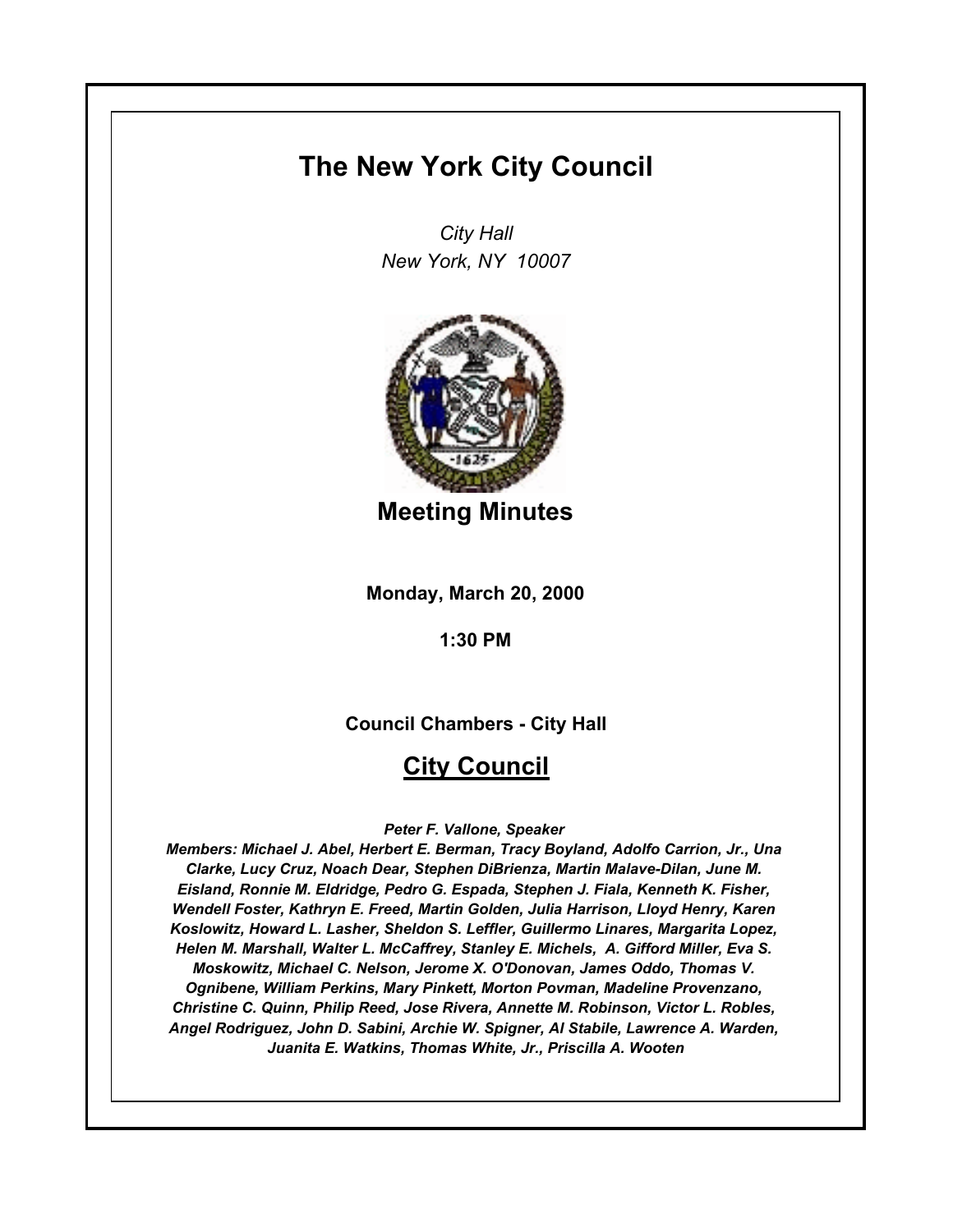#### 1. Roll Call

#### **Present,**

Speaker Vallone, Abel, Berman, Boyland, Carrion, Clarke, Cruz, Dear, DiBrienza, Eisland, Eldridge, Espada, Fisher, Foster, Freed, Golden, Harrison, Koslowitz, Lasher, Leffler, Linares, Lopez, Marshall, Malave-Dilan, McCaffrey, Michels, Miller, Moskowitz, Nelson, Oddo, O'Donovan, Perkins, Pinkett, Povman, Provenzano, Quinn, Reed, Robinson, Robles, Rodriguez, Sabini, Spigner, Warden, Watkins, White, Wooten and Ognibene

#### **Excused,**

#### Henry and Stabile

*The presence of a quorum was announced by the President Pro Tem (Council Member Spigner)*

#### 2. Invocation

*The Invocation was delivered by: Rabbi Jonathan Glass, Civic Center Synagogue, 49 White Street, New York, NY 10013.*

*Council Member Freed moved that the invocation be spread in full upon the Minutes and adopted.*

### 3. Adoption of Minutes

*Council Member FIALA moved that the Minutes of the Stated Meeting of Tuesday, February 8, 2000 be adopted and printed.*

- 4. Messages and Papers from the Mayor
	- **M 0792-2000 Communication from the Mayor Mayors veto and disapproval message of Introductory Number 316-A, in relation to the establishment of a grievance procedure for participants in the City's Work Experience Program.**
	- **M 0793-2000 Communication from the Mayor Mayors veto and disapproval message of Introductory Number 354-A, in relation to the establishment of the transitional jobs program, a program designated to create temporary employment in the public sector and in community-based organizations, and to provide the participants of such program with education and training, career counseling, and related services, to enhance their ability to secure permanent employment after their participation in such program.**
	- **M 0794-2000 Communication from the Mayor Mayors Veto and disapproval message of Introductory Number 459-A, in relation of public wholesale markets.**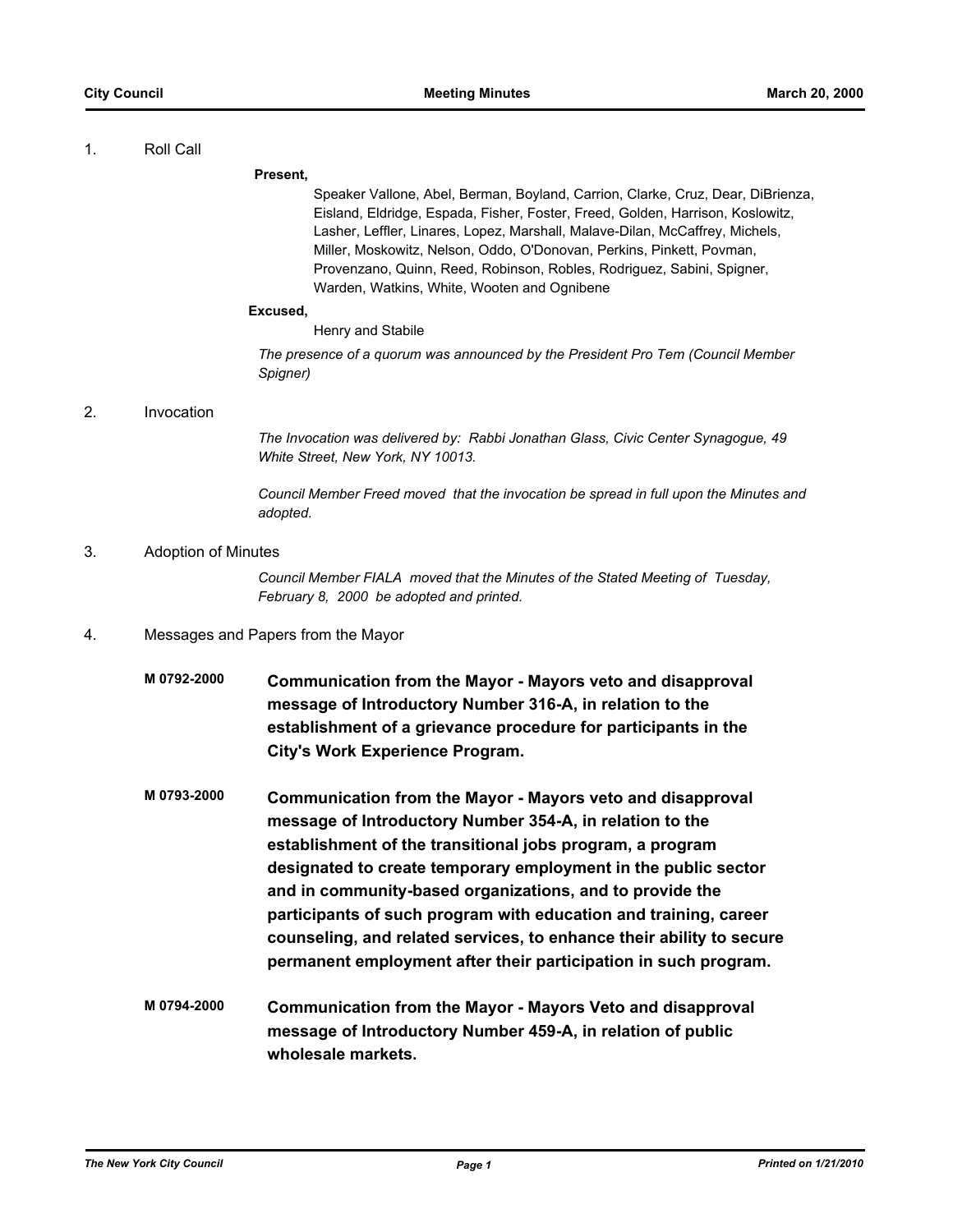**M 0795-2000 Communication from the Mayor - Withdrawing the nomination of Mel P. Barkan from the City Council for its advice and consent regarding his appointment to the New York City Conflicts of Interest Board.**

- 5. Communications from City, County, and Borough Offices
	- **M 0796-2000 Communication from the Comptroller Submitting the certified copy of the debt service appropriations statement for FY2001, in compliance with Section 242 of the New York City Charter.**
	- **M 0797-2000 Communication from the Civilian Complaint Review Board Submitting the Civilian Complaint Review Board's Statistical Digest of the January through December 1999 Semiannual Report.**
	- **M 0798-2000 Communication from the Brooklyn Borough President Submitting objection to the City Planning Commission's approval of the ULURP applications submitted by the Department of Parks and Recreation for certain amendments to the City Map and for a major concession for a baseball stadium at Steeplechase Park and adjacent city-owned property in Community District 13 in Brooklyn, pursuant to Section 197-d(b)(2) of the New York City Charter ("triple no procedure"), (000065MMK and 000098MCK)**
	- **M 0799-2000 Communication from the Taxi & Limousine Commission Submitting its approval of an application for a renewal base station license for Mill Basin Car Service Inc., pursuant to Section 19-511(i), of the administrative code of the city of New York.**
	- **M 0800-2000 Communication from the Taxi & Limousine Commission Submitting its approval of an application for a renewal base station license for Eastland Car Service, pursuant to Section 19-511(i), of the administrative code of the city of New York.**
	- **M 0801-2000 Communication from the Taxi & Limousine Commission Submitting its approval of an application for a renewal base station license for New College Car Service Inc., pursuant to Section 19-511(i), of the administrative code of the city of New York.**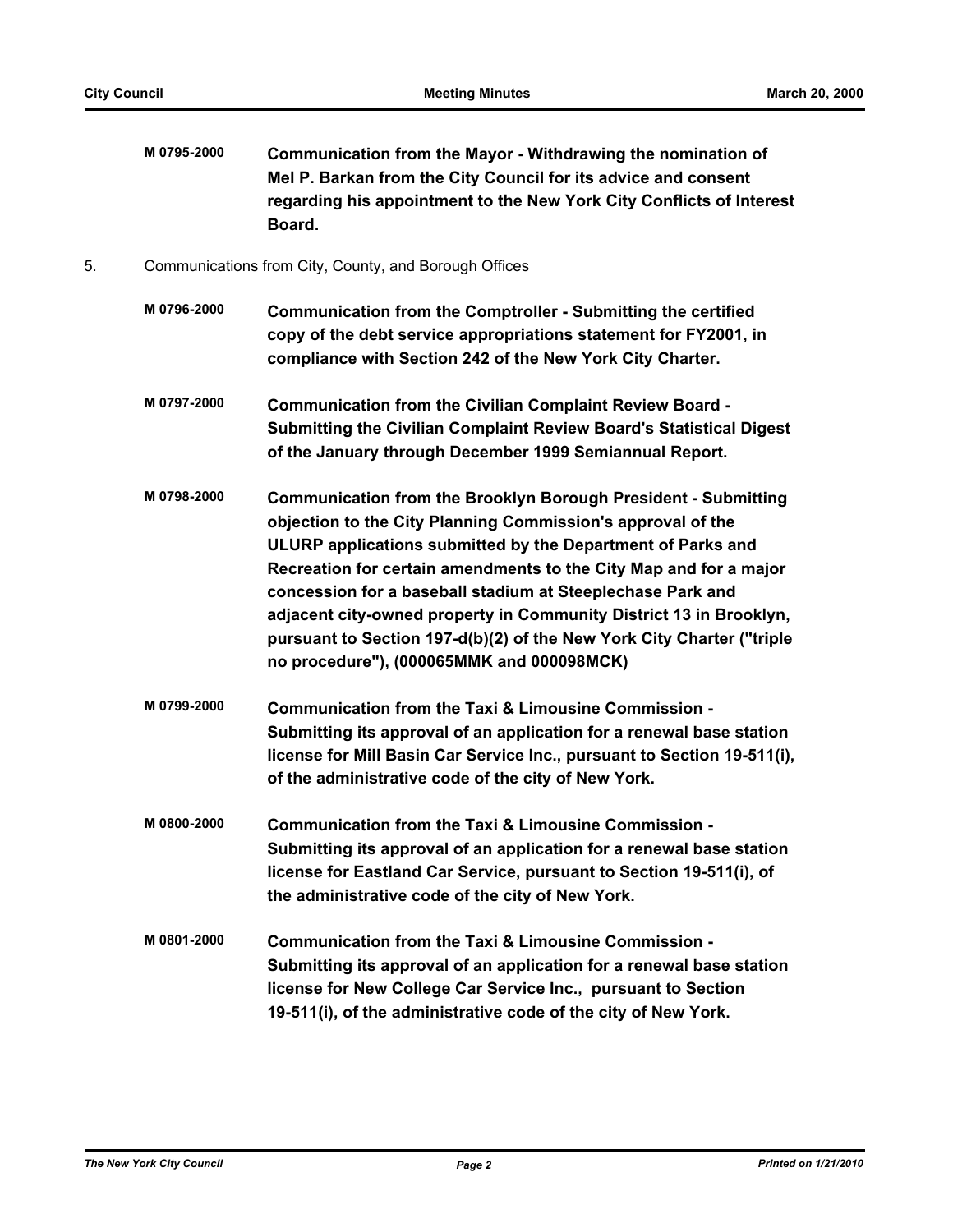| M 0802-2000 | Communication from the Taxi & Limousine Commission -<br>Submitting its approval of an application for a renewal base station<br>license for Latch Car Service, pursuant to Section 19-511(i), of the<br>administrative code of the city of New York.               |
|-------------|--------------------------------------------------------------------------------------------------------------------------------------------------------------------------------------------------------------------------------------------------------------------|
| M0803-2000  | Communication from the Taxi & Limousine Commission -<br>Submitting its approval of an application for a renewal base station<br>license for GRY Management, pursuant to Section 19-511(i), of the<br>administrative code of the city of New York.                  |
| M 0804-2000 | Communication from the Taxi & Limousine Commission -<br>Submitting its approval of an application for a renewal base station<br>license for Apple Radio Cars Inc., pursuant to Section 19-511(i), of<br>the administrative code of the city of New York.           |
| M 0805-2000 | Communication from the Taxi & Limousine Commission -<br>Submitting its approval of an application for a renewal base station<br>license for Americana Transp. LLC, pursuant to Section 19-511(i), of<br>the administrative code of the city of New York.           |
| M0806-2000  | Communication from the Taxi & Limousine Commission -<br>Submitting its approval of an application for a renewal base station<br>license for Kennedy Radio Dispatcher Inc., pursuant to Section<br>19-511(i), of the administrative code of the city of New York.   |
| M 0807-2000 | Communication from the Taxi & Limousine Commission -<br>Submitting its approval of an application for a renewal base station<br>license for Thirteen Avenue Car & Limo Svc., pursuant to Section<br>19-511(i), of the administrative code of the city of New York. |
|             |                                                                                                                                                                                                                                                                    |

## 6. Petitions and Communications

**M 0808-2000 Communication from the City Council - Submitting Fiscal Year 2001 Operating Budget of the Council of the City of New York, pursuant to Section 243 of the New York City Charter.**

*Preconsidered*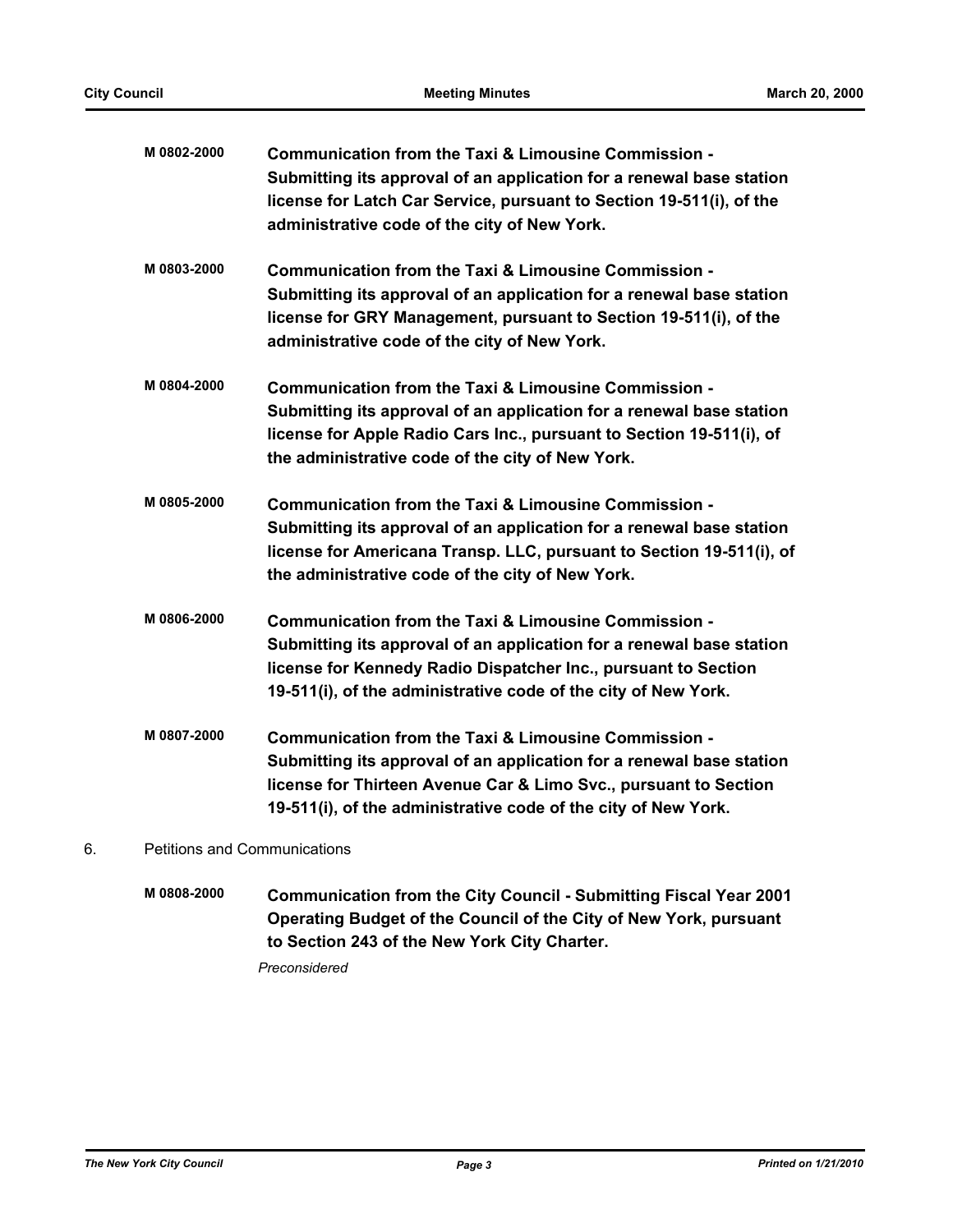**M 0809-2000 Communication from the City Council - Submitting a Schedule Detailing the Lump-Sum OTPS Unit of Appropriation of the Operating Budget of the Council of the City of New York, pursuant to Section 243 of the New York City Charter.**

*Preconsidered*

#### 7. Land Use Call-Ups

- **M 0810-2000 By the Chair of the Land Use Committee Council Member Eisland: Pursuant to Rule 11.20(c) of the Council and Section 197-d(b)(3) of the New York City Charter, the Council hereby resolves that the action of the City Planning Commission on Uniform Land Use Procedure Application no. C 000211 PSK, an amendment to the City Map, shall be subject to Council review. This application is related to application no. C 000210 HAK which is subject to Council review pursuant to Section 197-d of the New York City Charter.**
- **M 0811-2000 By Council Member Freed: Pursuant to Rule 11.20b of the Council and Section 197-d(b)(3) of the New York City Charter, the Council resolves that the action of the City Planning Commission on Uniform Land Use Review Procedure Application Number C000092PPM shall be subject to review by the Council.**
- **M 0812-2000 By Council Member Lasher: Pursuant to Rule 11.20b of the Council and Section 197-d(b)(3) of the New York City Charter, the Council resolves that the action of the City Planning Commission on Uniform Land Use Review Procedure Application Number C000098MCK shall be subject to review by the Council.**
- **M 0813-2000 By Council Member Lasher: Pursuant to Rule 11.20b of the Council and Section 197-d(b)(3) of the New York City Charter, the Council resolves that the action of the City Planning Commission on Uniform Land Use Review Procedure Application Number C000065MMK shall be subject to review by the Council.**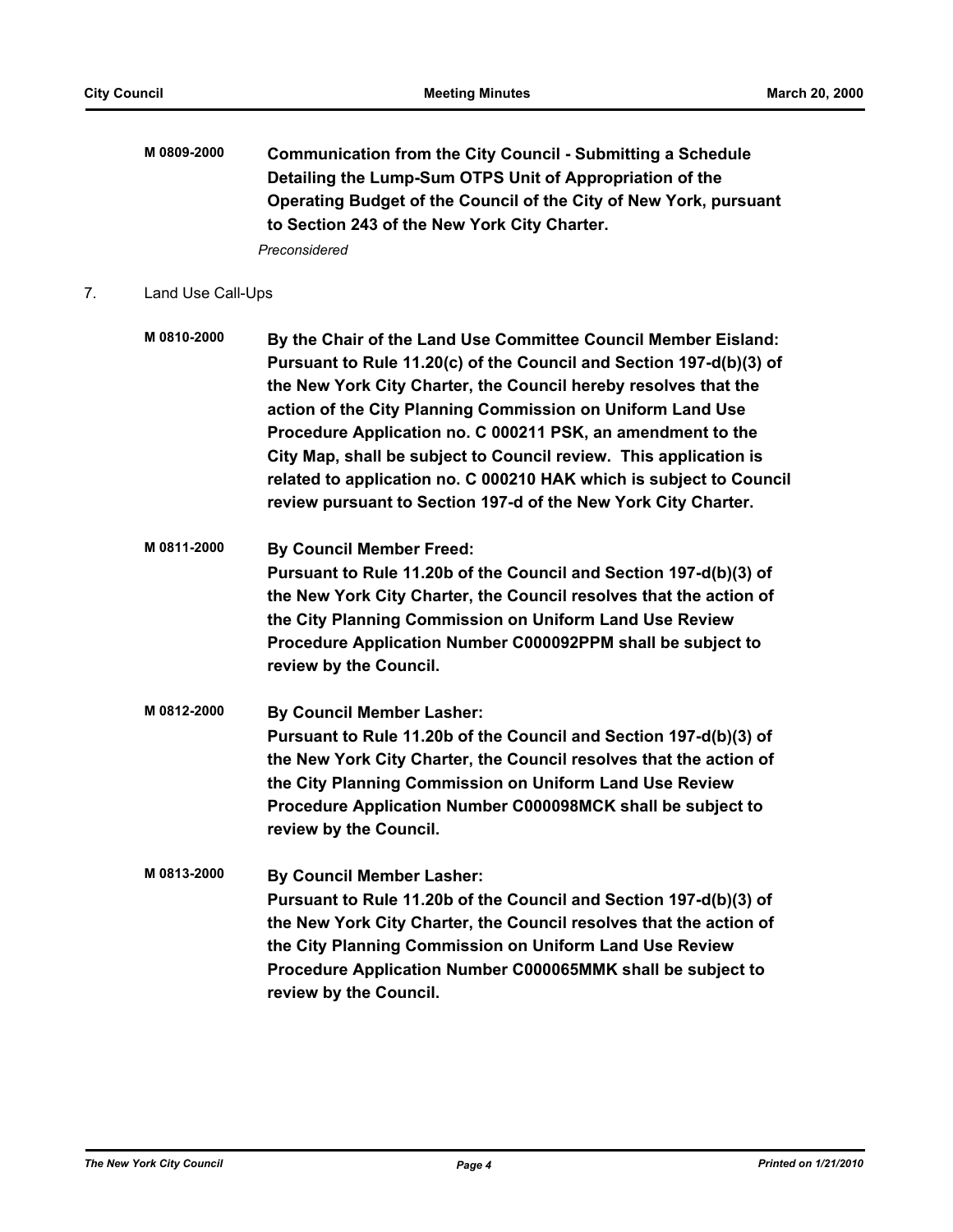**M 0814-2000 By Council Members Lasher and Malave-Dilan: Pursuant to Rule 11.20b of the Council and Section 197-d(b)(3) of the New York City Charter, the Council resolves that the action of the City Planning Commission on Uniform Land Use Review Procedure Application Number C000037PPK shall be subject to review by the Council.**

**M 0815-2000 By Council Members Malave-Dilan and Robles: Pursuant to Rule 11.20b of the Council and Section 197-d(b)(3) of the New York City Charter, the Council resolves that the action of the City Planning Commission on Uniform Land Use Review Procedure Application Number C990288PPK shall be subject to review by the Council.**

> *The President Pro Tem (Council Member Spigner) put the question whether the Council would agree with and adopt such reports which were decided in the affirmative by the following vote:*

#### **Affirmative,** 49 -

Speaker Vallone, Abel, Berman, Boyland, Carrion, Clarke, Cruz, Dear, DiBrienza, Eisland, Eldridge, Espada, Speaker Fiala, Fisher, Foster, Freed, Golden, Harrison, Koslowitz, Lasher, Leffler, Linares, Lopez, Marshall, Malave-Dilan, McCaffrey, Michels, Miller, Moskowitz, Nelson, Oddo, O'Donovan, Perkins, Pinkett, Povman, Provenzano, Quinn, Reed, Speaker Rivera, Robinson, Robles, Rodriguez, Sabini, Spigner, Warden, Watkins, White, Wooten and Ognibene

#### **Excused,** 2 -

Henry and Stabile

- 8. Communications from the Speaker
- 9. Discussion of General Orders
- 10. Report of Special Committees
- 11. Reports of Standing Committees

Report of the Committee on Civil Service and Labor

**Int 0728-2000 A Local Law to amend the administrative code of the city of New York, in relation to health insurance coverage for the surviving spouse and children of deceased uniformed correctional and sanitation workers.**

*Attachments:* Committee Report, Fiscal Impact Statement

*Preconsidered with Message of Necessity*

**Enactment No:** 2000/017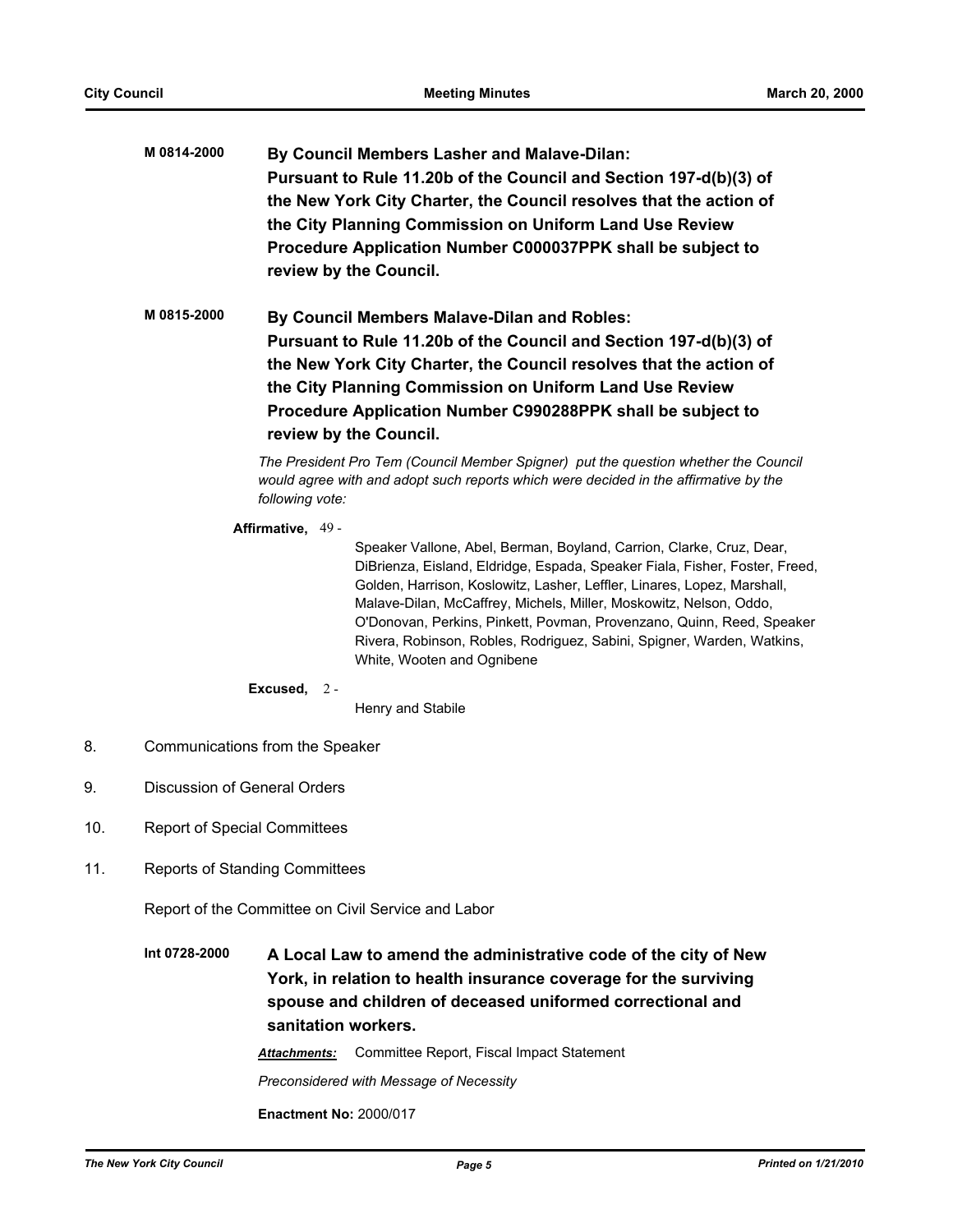#### Report of the Committee on Finance

| M 0808-2000 | <b>Communication from the City Council - Submitting Fiscal Year 2001</b> |
|-------------|--------------------------------------------------------------------------|
|             | Operating Budget of the Council of the City of New York, pursuant        |
|             | to Section 243 of the New York City Charter.                             |

*Preconsidered*

- **Res 1247-2000 Submitting Fiscal Year 2001 Operating Budget of the Council of the City of New York, pursuant to Section 243 of the New York City Charter.**
- **M 0809-2000 Communication from the City Council Submitting a Schedule Detailing the Lump-Sum OTPS Unit of Appropriation of the Operating Budget of the Council of the City of New York, pursuant to Section 243 of the New York City Charter.**

*Preconsidered*

- **Res 1248-2000 Resolution approving for Fiscal Year 2001 the schedule detailing the Lump Sum Other Than Personal Service unit of appropriation of the Operating Budget of the Council of the City of New York.**
- **LU 0659-2000 Application no. 20005198 HAK, an Urban Development Action Area Project, located in Community Board 4, Council District no. 37, Borough of Brooklyn. This matter is subject to Council review and action pursuant to Article 16 of the New York General Municipal Law, at the request of the New York City Department of Housing Preservation and Development and pursuant to §696 of the General Municipal Law for a real property tax exemption.**
- **Res 1249-2000 Resolution approving an Urban Development Action Area Project (Bushwick Central I-A), located at Block 3344/Lots 14, 30-35, 51-57 and Block 3362/Lots 11-24), Brooklyn, and waiving the urban development action area designation requirement and the Uniform Land Use Review Procedure, pursuant to Sections 693 and 694 of the General Municipal Law (L.U. No. 659; 20005198 HAK).**

*Attachments:* Committee Report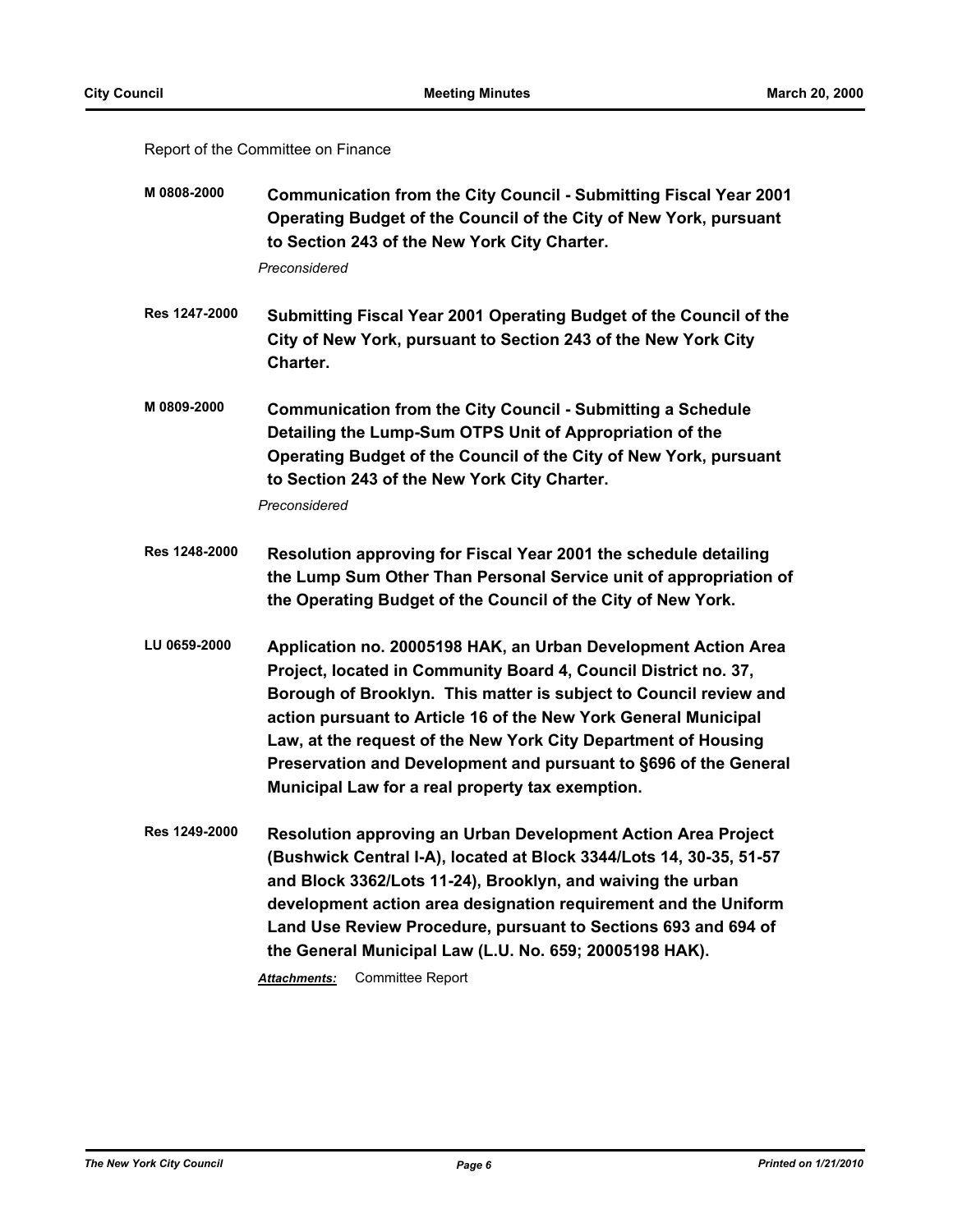- **LU 0679-2000 Application no. 20005243 HAX, an Urban Development Action Area Project, located at 1944 Loring Place, Council District no. 14, Borough of the Bronx. This matter is subject to Council review and action pursuant to Article 16 of the New York General Municipal Law, at the request of the New York City Department of Housing Preservation and Development and pursuant to Section 577 of the Private Housing Finance Law for a partial tax exemption**
- **Res 1250-2000 Resolution approving an Urban Development Action Area Project located at 1944 Loring Place (Block 3221/Lot 24), the Bronx, and waiving the urban development action area designation requirement and the Uniform Land Use Review Procedure, pursuant to Sections 693 and 694 of the General Municipal Law (L.U. No. 679; 20005243 HAX).**

- **LU 0680-2000 Application no. 20005244 HAM, an Urban Development Action Area Project, located at 450 West 55th Street, Council District no. 3, Borough of Manhattan. This matter is subject to Council review and action pursuant to Article 16 of the New York General Municipal Law, at the request of the New York City Department of Housing Preservation and Development and pursuant to Section 577 of the Private Housing Finance Law for a partial tax exemption.**
- **Res 1251-2000 Resolution approving an Urban Development Action Area Project located at 450 West 55th Street (Block 1064/Lot 57), Manhattan, and waiving the urban development action area designation requirement and the Uniform Land Use Review Procedure, pursuant to Sections 693 and 694 of the General Municipal Law (L.U. No. 680; 20005244 HAM).**

*Attachments:* Committee Report

**LU 0681-2000 Application no. 20005245 HAX, an Urban Development Action Area Project, located in Community Board 5, 7 and 8, Council Districts no. 14 and 15, Borough of the Bronx. This matter is subject to Council review and action pursuant to Article 16 of the New York General Municipal Law, at the request of the New York City Department of Housing Preservation and Development, and pursuant to §696 of the General Municipal Law for a real property tax exemption.**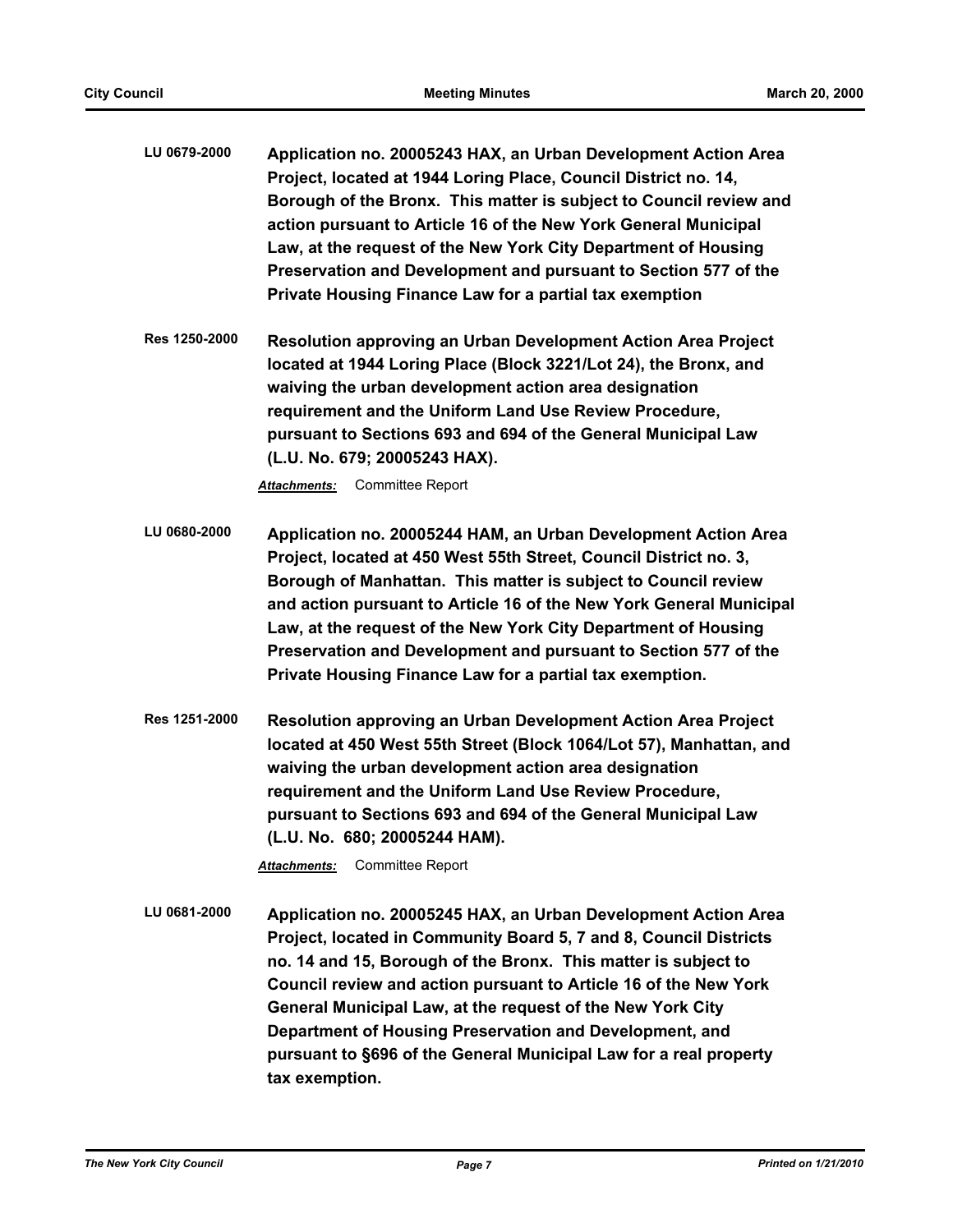**Res 1252-2000 Resolution approving an Urban Development Action Area Project located at 145 Summit Place (Block 3257/Lot 98), 1970 Loring Place South (Block 3221/Lot 36), 2117 Tiebout Avenue (Block 3144/Lot 29), 2122 Grand Avenue (Block 3194/Lot 11), 2099 Valentine Avenue (Block 3149/Lot 109), and 2301 Loring Place North (Block 3225/Lot 182), the Bronx, and waiving the urban development action area designation requirement and the Uniform Land Use Review Procedure, pursuant to Sections 693 and 694 of the General Municipal Law (L.U. No. 681; 20005245 HAX).**

*Attachments:* Committee Report

Report of the Committee on Governmental Operations

**Int 0717-2000 A Local Law to amend the administrative code of the city of New York, in relation to annual disclosure of financial interests.** *Attachments:* Fiscal Impact Statement

**Enactment No:** 2000/016

Report of the Committee on Housing and Buildings

- **Int 0669-1999 A Local Law to amend the administrative code of the City of New York, in relation to extending the rent stabilization laws with certain amendments to such laws and the rent control law.**
	- *Attachments:* Committee Report Int. No. 669, Committee Report Int. No. 669-A.doc, Fiscal Impact Statement
	- **Affirmative,** 46 -

Speaker Vallone, Abel, Berman, Boyland, Carrion, Clarke, Cruz, Dear, DiBrienza, Eisland, Eldridge, Espada, Fisher, Foster, Freed, Golden, Harrison, Koslowitz, Lasher, Leffler, Linares, Lopez, Marshall, Malave-Dilan, McCaffrey, Michels, Miller, Moskowitz, Nelson, O'Donovan, Perkins, Pinkett, Povman, Provenzano, Quinn, Reed, Speaker Rivera, Robinson, Robles, Rodriguez, Sabini, Spigner, Warden, Watkins, White and Wooten

**Negative,** 3 -

Speaker Fiala, Oddo and Ognibene

**Excused,** 2 -

Henry and Stabile

**Enactment No:** 2000/012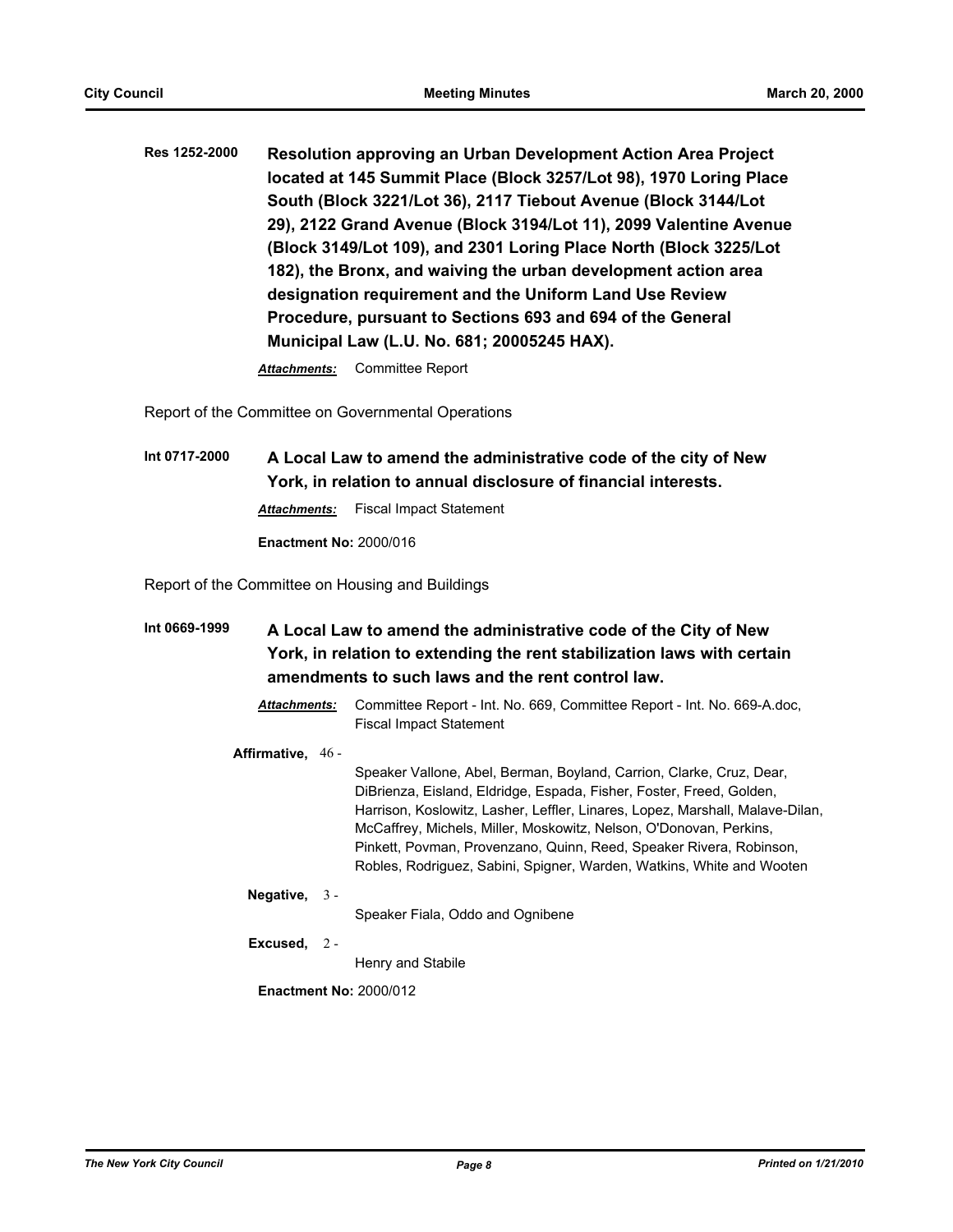| Res 1122-1999 |                     | Resolution determining that a public emergency requiring rent<br>control in the City of New York continues to exist and will continue<br>to exist after April 1, 2000.                                                        |  |
|---------------|---------------------|-------------------------------------------------------------------------------------------------------------------------------------------------------------------------------------------------------------------------------|--|
|               | <b>Attachments:</b> | Committee Report - February 25, 2000, Committee Report - March 6, 2000                                                                                                                                                        |  |
|               | Affirmative, 46 -   | Speaker Vallone, Abel, Berman, Boyland, Carrion, Clarke, Cruz, Dear,<br>DiBrienza, Eisland, Eldridge, Espada, Fisher, Foster, Freed, Golden,<br>Harrison, Koslowitz, Lasher, Leffler, Linares, Lopez, Marshall, Malave-Dilan, |  |
|               |                     | McCaffrey, Michels, Miller, Moskowitz, Nelson, O'Donovan, Perkins,<br>Pinkett, Povman, Provenzano, Quinn, Reed, Speaker Rivera, Robinson,<br>Robles, Rodriguez, Sabini, Spigner, Warden, Watkins, White and Wooten            |  |
|               | Negative, $3 -$     | Speaker Fiala, Oddo and Ognibene                                                                                                                                                                                              |  |
|               | Excused, $2 -$      | Henry and Stabile                                                                                                                                                                                                             |  |

Report of the Committee on Land Use

- **LU 0641-2000 Application no. 20005176 HAK, an Urban Development Action Area Project, located at 130 Utica Avenue, Council District no. 36, Borough of Brooklyn. This matter is subject to Council review and action pursuant to Article 16 of the New York General Municipal Law, at the request of the New York City Department of Housing Preservation and Development.**
- **Res 1253-2000 Resolution approving an Urban Development Action Area Project located at 130 Utica Avenue (Block 1354/Lot 53), Brooklyn, and waiving the urban development action area designation requirement and the Uniform Land Use Review Procedure, pursuant to Sections 693 and 694 of the General Municipal Law (L.U. No. 641; 20005176 HAK).**

*Attachments:* Committee Report

**LU 0642-2000 Application no. 20005177 HAK, an Urban Development Action Area Project, located at 1076 St. Johns Place, Council District no. 36, Borough of Brooklyn. This matter is subject to Council review and action pursuant to Article 16 of the New York General Municipal Law, at the request of the New York City Department of Housing Preservation and Development.**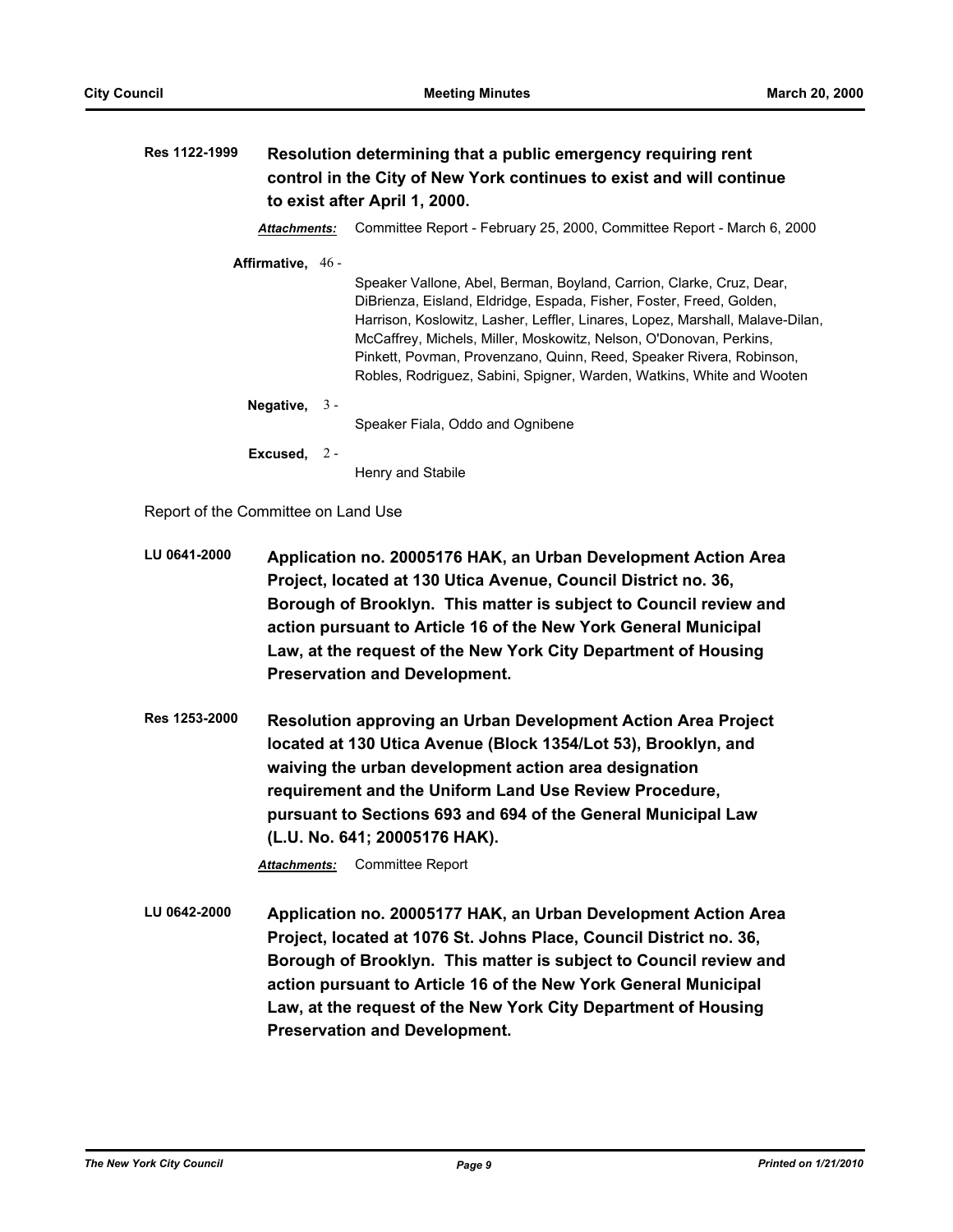| Res 1254-2000 | <b>Resolution approving an Urban Development Action Area Project</b> |
|---------------|----------------------------------------------------------------------|
|               | located at 1076 St. Johns Place (Block 1257/Lot 32), Brooklyn, and   |
|               | waiving the urban development action area designation                |
|               | requirement and the Uniform Land Use Review Procedure,               |
|               | pursuant to Sections 693 and 694 of the General Municipal Law        |
|               | (L.U. No. 642; 20005177 HAK).                                        |

- **LU 0644-2000 Application no. 20005179 HAK, an Urban Development Action Area Project, located at 3139 Fulton Street, Council District no. 37, Borough of Brooklyn. This matter is subject to Council review and action pursuant to Article 16 of the New York General Municipal Law, at the request of the New York City Department of Housing Preservation and Development.**
- **Res 1255-2000 Resolution approving an Urban Development Action Area Project located at 3139 Fulton Street a.k.a. 173-83 Norwood Avenue (Block 4124/Lot 1), Brooklyn, and waiving the urban development action area designation requirement and the Uniform Land Use Review Procedure, pursuant to Sections 693 and 694 of the General Municipal Law (L.U. No. 644; 20005179 HAK).**

*Attachments:* Committee Report

- **LU 0645-2000 Application no. 20005180 HAK, an Urban Development Action Area Project, located at 379A Greene Avenue, Council District no. 36, Borough of Brooklyn. This matter is subject to Council review and action pursuant to Article 16 of the New York General Municipal Law, at the request of the New York City Department of Housing Preservation and Development.**
- **Res 1256-2000 Resolution approving an Urban Development Action Area Project located at 379A Greene Avenue (Block 1954/Lot 39), Brooklyn, and waiving the urban development action area designation requirement and the Uniform Land Use Review Procedure, pursuant to Sections 693 and 694 of the General Municipal Law (L.U. No. 645; 20005180 HAK).**

*Attachments:* Committee Report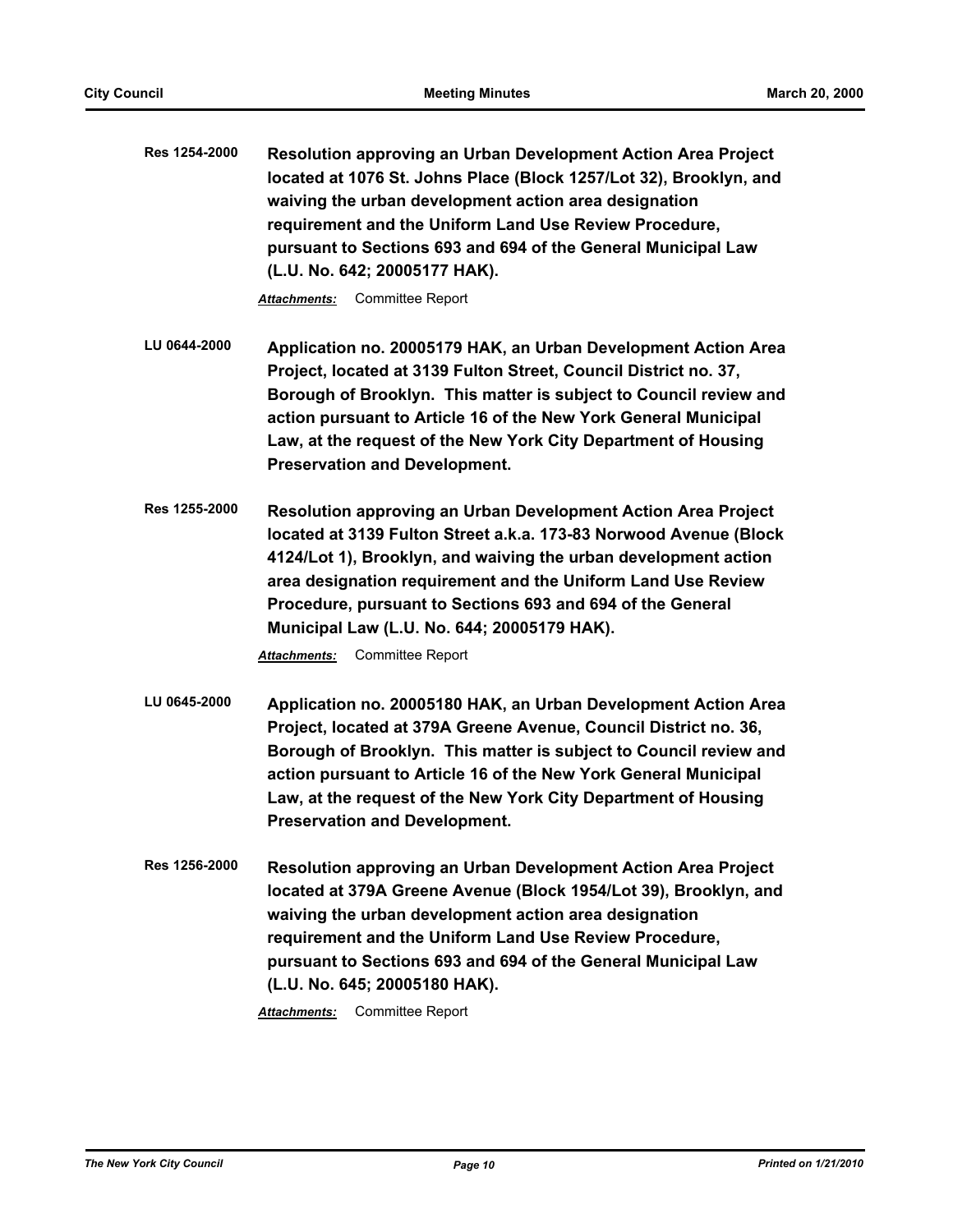| LU 0659-2000 | Application no. 20005198 HAK, an Urban Development Action Area    |
|--------------|-------------------------------------------------------------------|
|              | Project, located in Community Board 4, Council District no. 37,   |
|              | Borough of Brooklyn. This matter is subject to Council review and |
|              | action pursuant to Article 16 of the New York General Municipal   |
|              | Law, at the request of the New York City Department of Housing    |
|              | Preservation and Development and pursuant to §696 of the General  |
|              | Municipal Law for a real property tax exemption.                  |

- **LU 0669-2000 The submission of a site plan by the New York City School Construction Authority, pursuant to §1732 of the New York State Public Authorities Law, for a school, P.S. 242-Q, to be located at 136-11 31st Road, Borough of Queens, Council District no. 20. (Non-ULURP no. 20005196 SCQ)**
- **Res 1257-2000 Resolution approving the site plan for Public School 242 Queens, an early childhood center, to be located at 136-11 31st Road, Queens (Non-ULURP No. 20005196 SCQ; L.U. No. 669).**

- **LU 0674-2000 The submission of a site plan by the New York City School Construction Authority, pursuant to §1732 of the New York State Public Authorities Law, for a school, I.S.137-Q, to be located at 109-01 98th Street, Borough of Queens, Council District no. 32. (Non-ULURP no. 20005219 SCQ)**
- **Res 1258-2000 Resolution approving the site plan for I.S. 137-Queens, an intermediate school, to be located at 109-01 98th Street, Queens (Non-ULURP No. 20005219 SCQ; L.U. No. 674).**

*Attachments:* Committee Report

**LU 0679-2000 Application no. 20005243 HAX, an Urban Development Action Area Project, located at 1944 Loring Place, Council District no. 14, Borough of the Bronx. This matter is subject to Council review and action pursuant to Article 16 of the New York General Municipal Law, at the request of the New York City Department of Housing Preservation and Development and pursuant to Section 577 of the Private Housing Finance Law for a partial tax exemption**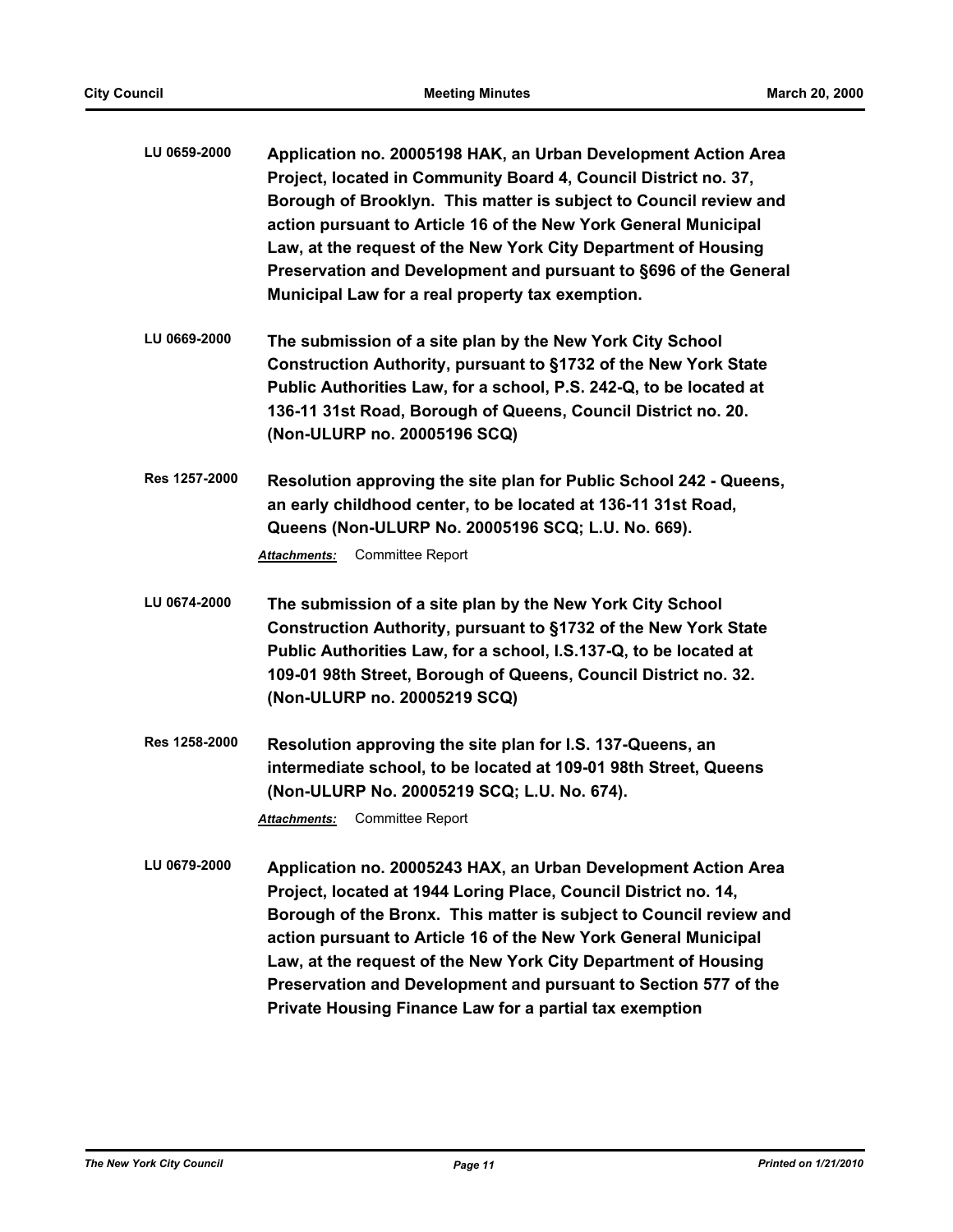- **LU 0680-2000 Application no. 20005244 HAM, an Urban Development Action Area Project, located at 450 West 55th Street, Council District no. 3, Borough of Manhattan. This matter is subject to Council review and action pursuant to Article 16 of the New York General Municipal Law, at the request of the New York City Department of Housing Preservation and Development and pursuant to Section 577 of the Private Housing Finance Law for a partial tax exemption.**
- **LU 0681-2000 Application no. 20005245 HAX, an Urban Development Action Area Project, located in Community Board 5, 7 and 8, Council Districts no. 14 and 15, Borough of the Bronx. This matter is subject to Council review and action pursuant to Article 16 of the New York General Municipal Law, at the request of the New York City Department of Housing Preservation and Development, and pursuant to §696 of the General Municipal Law for a real property tax exemption.**
- **LU 0683-2000 Application no. 20005247 HAX, an Urban Development Action Area Project, located at 2093 Davidson Avenue, Council District no. 14, Borough of the Bronx. This matter is subject to Council review and action pursuant to Article 16 of the New York General Municipal Law, at the request of the New York City Department of Housing Preservation and Development.**
- **Res 1259-2000 Resolution approving an Urban Development Action Area Project located at 2093 Davidson Avenue (Block 3194/Lot 48), the Bronx, and waiving the urban development action area designation requirement and the Uniform Land Use Review Procedure, pursuant to Sections 693 and 694 of the General Municipal Law (L.U. No. 683; 20005247 HAX).**

**LU 0684-2000 Application no. 20005248 HAM, an Urban Development Action Area Project, located at 1509 Lexington Avenue, Council District no. 11, Borough of Manhattan. This matter is subject to Council review and action pursuant to Article 16 of the New York General Municipal Law, at the request of the New York City Department of Housing Preservation and Development.**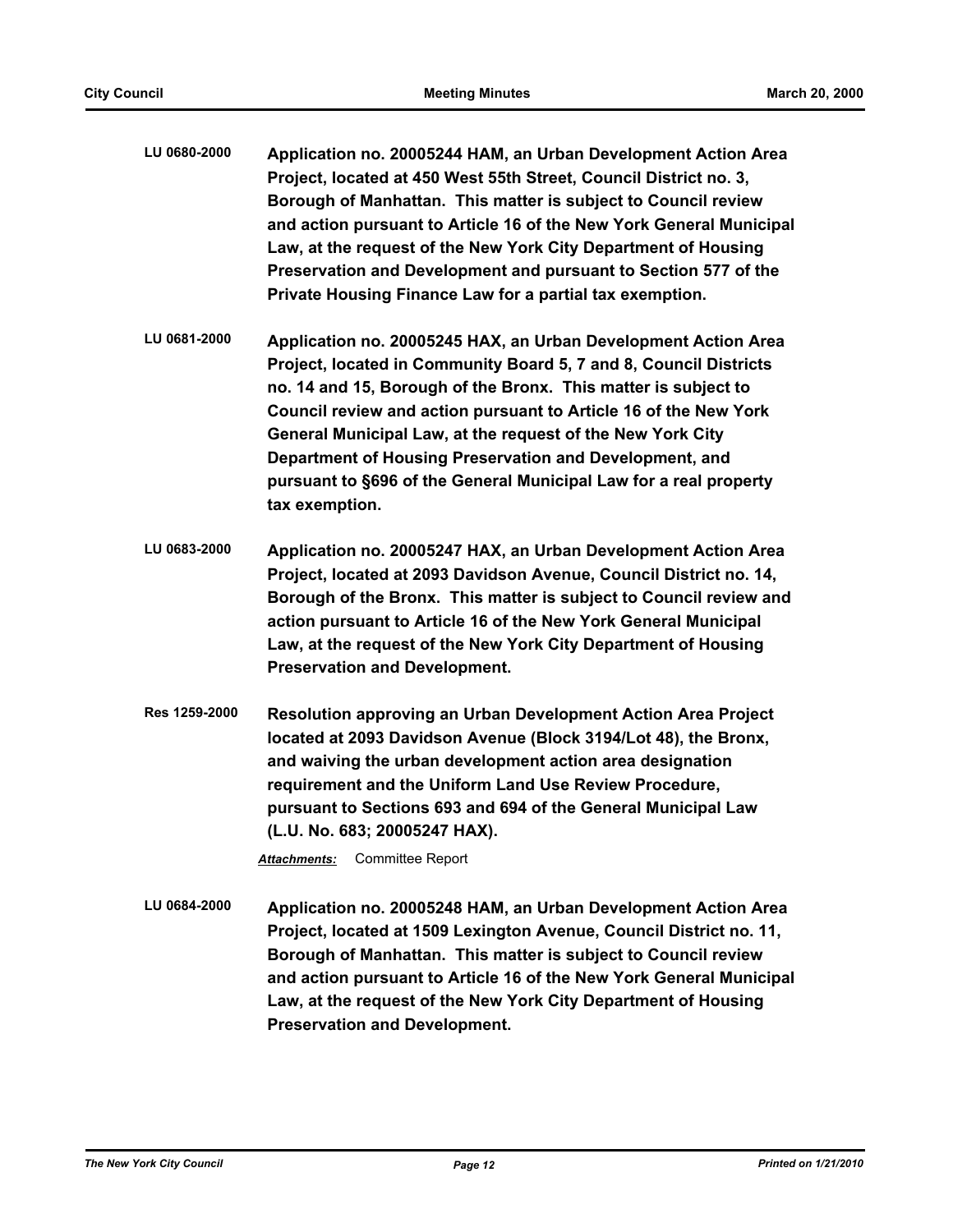| <b>Res 1260-2000</b> | <b>Resolution approving an Urban Development Action Area Project</b> |
|----------------------|----------------------------------------------------------------------|
|                      | located at 1509 Lexington Avenue (Block 1625/Lot 20), Manhattan,     |
|                      | and waiving the urban development action area designation            |
|                      | requirement and the Uniform Land Use Review Procedure,               |
|                      | pursuant to Sections 693 and 694 of the General Municipal Law        |
|                      | (L.U. No. 684; 20005248 HAM).                                        |

- **LU 0687-2000 Application no. 20005251 HAK, an Urban Development Action Area Project, located at 407, 409 and 435 New Jersey Avenue, Council District no. 37, Borough of Brooklyn. This matter is subject to Council review and action pursuant to Article 16 of the New York General Municipal Law, at the request of the New York City Department of Housing Preservation and Development.**
- **Res 1261-2000 Resolution approving an Urban Development Action Area Project located at 407 New Jersey Avenue (Block 3773/Lot 25), 409 New Jersey Avenue (Block 3773/Lot 24) and 435 New Jersey Avenue (Block 3773/Lot 13), Brooklyn, and waiving the urban development action area designation requirement and the Uniform Land Use Review Procedure, pursuant to Sections 693 and 694 of the General Municipal Law (L.U. No. 687; 20005251 HAK).**

*Attachments:* Committee Report

- **LU 0688-2000 Application no. 20005252 HAM, an Urban Development Action Area Project, located at 457 West 166th Street and 2240 Amsterdam Avenue, Council District no. 10, Borough of Manhattan. This matter is subject to Council review and action pursuant to Article 16 of the New York General Municipal Law, at the request of the New York City Department of Housing Preservation and Development.**
- **Res 1262-2000 Resolution approving an Urban Development Action Area Project located at 457 West 166 Street (Block 2111/Lot 107) and 2240 Amsterdam Avenue (Block 2128/Lot 47), Manhattan, and waiving the urban development action area designation requirement and the Uniform Land Use Review Procedure, pursuant to Sections 693 and 694 of the General Municipal Law (L.U. No. 688; 20005252 HAM).**

*Attachments:* Committee Report

Report of the Committee on Rules, Privileges and Elections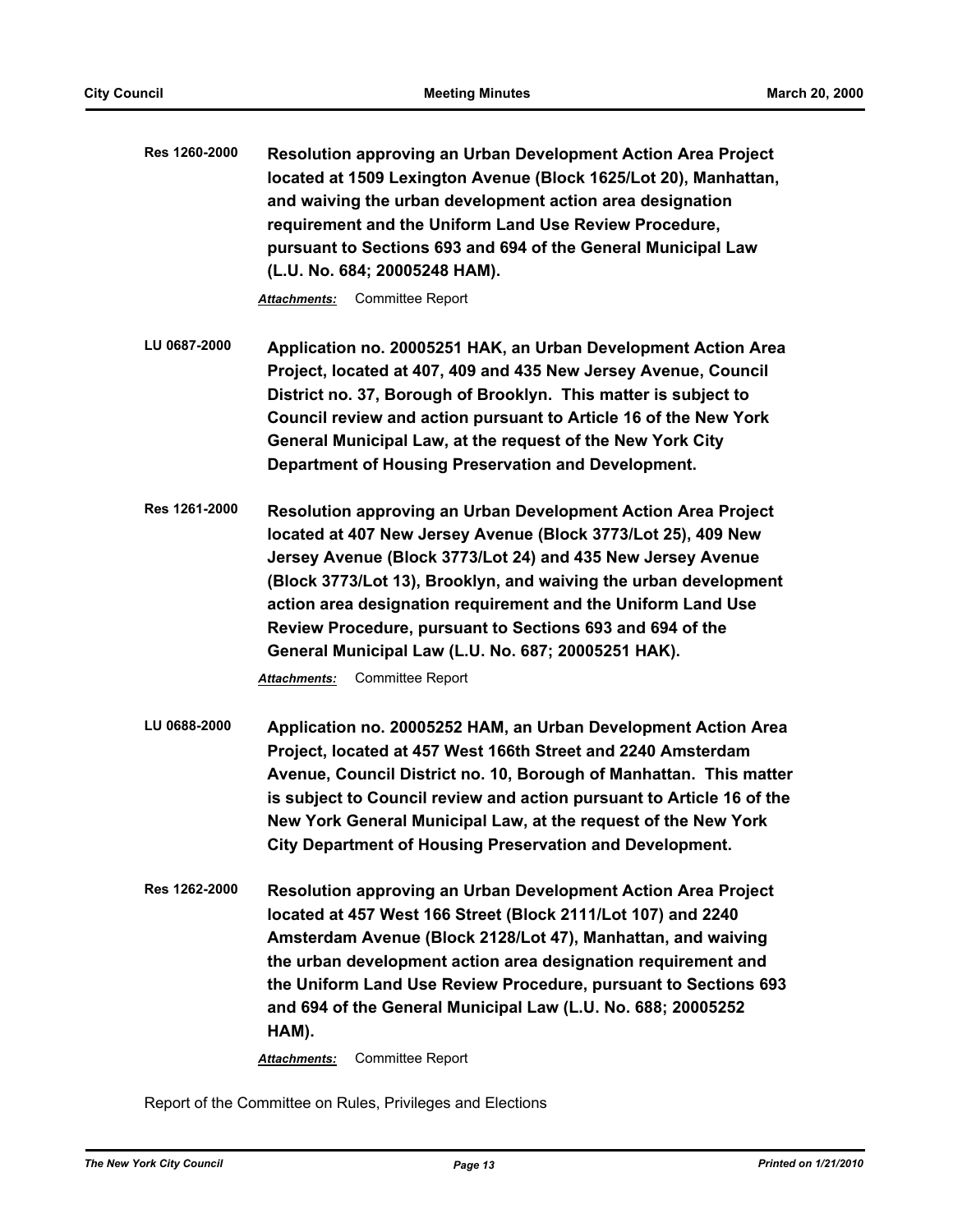**M 0816-2000 Addition of two new subcommittees and allowances The Committee on Rules, Privileges and Elections respectfully**

#### **REPORTS:**

**That it recommends favorable consideration by the Council of the following new subcommittees and allowances pursuant to Rules 7.00 and 7.20 of the Council of the City of New York.**

**Subcommittee on Small Business Retail & Emerging Technologies RODRIGUEZ, CHAIRPERSON**

**Subcommittee on Census 2000 CARRION, CHAIRPERSON**

**Subcommittee on Small Business Retail & Emerging Technologies RODRIGUEZ - \$4,000**

**Subcommittee on Census 2000 CARRION - \$4,000**

### **Select Committee on Police Performance & Community Relations Robinson - \$2,500**

#### *Preconsidered*

#### **Affirmative,** 48 -

Speaker Vallone, Berman, Boyland, Carrion, Clarke, Cruz, Dear, DiBrienza, Eisland, Eldridge, Espada, Speaker Fiala, Fisher, Foster, Freed, Golden, Harrison, Koslowitz, Lasher, Leffler, Linares, Lopez, Marshall, Malave-Dilan, McCaffrey, Michels, Miller, Moskowitz, Nelson, Oddo, O'Donovan, Perkins, Pinkett, Povman, Provenzano, Quinn, Reed, Speaker Rivera, Robinson, Robles, Rodriguez, Sabini, Spigner, Warden, Watkins, White, Wooten and Ognibene

#### **Negative,** 1 -

Abel

#### **Excused,** 2 -

Henry and Stabile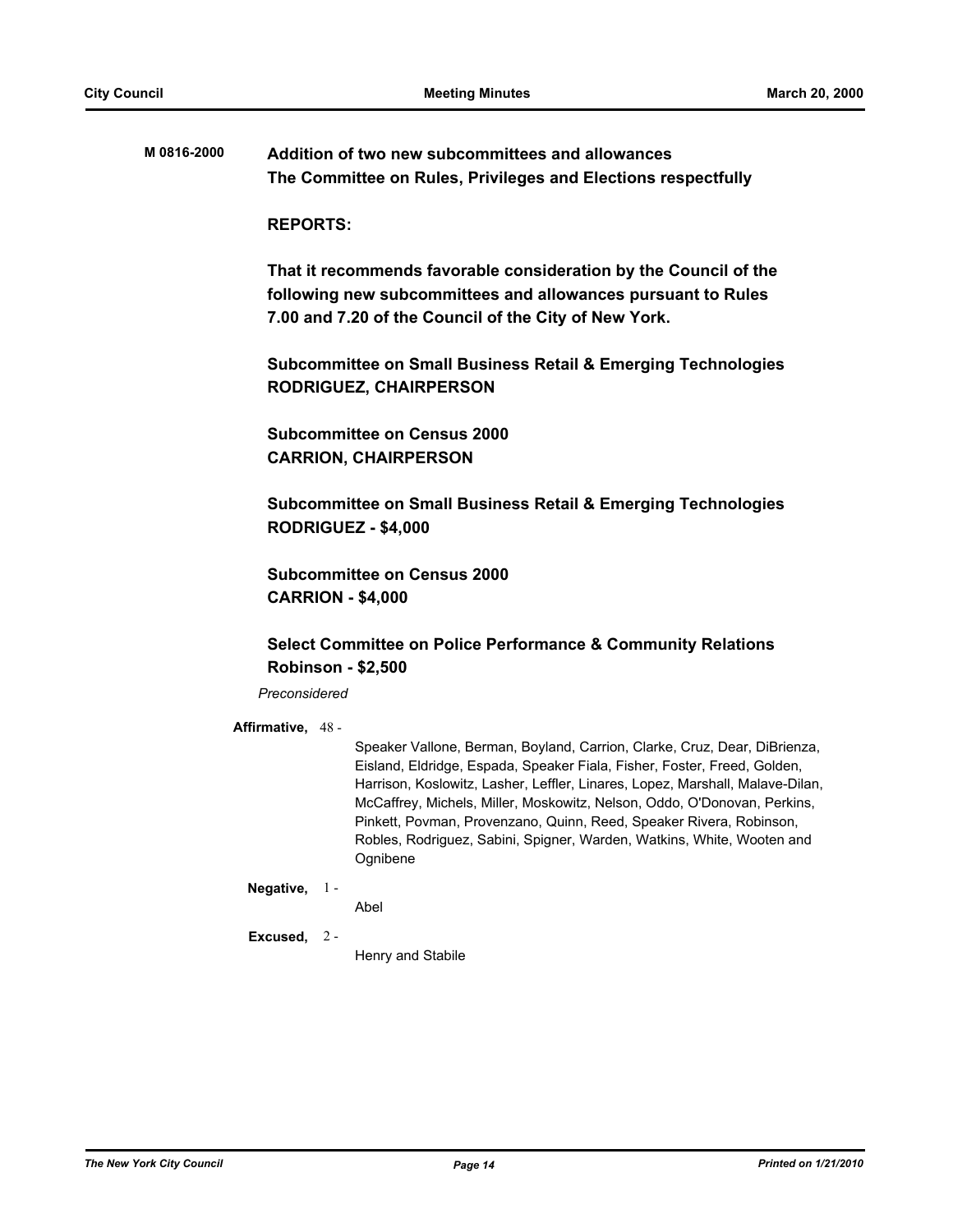**Res 1263-2000 Resolution approving the addition of two new subcommittees and allowances.**

**By Council Member Povman:**

**Resolved, that pursuant to Rules 7.00 and 7.20 of the Council of the City of New York, the Council does hereby consent to the following addition of two new subcommittees and allowances.**

**Subcommittee on Small Business Retail & Emerging Technologies RODRIGUEZ, CHAIRPERSON**

**Subcommittee on Census 2000 CARRION, CHAIRPERSON**

**Subcommittee on Small Business Retail & Emerging Technologies RODRIGUEZ - \$4,000**

**Subcommittee on Census 2000 CARRION - \$4,000**

### **Select Committee on Police Performance & Community Relations Robinson - \$2,500**

#### **Affirmative,** 48 -

Speaker Vallone, Berman, Boyland, Carrion, Clarke, Cruz, Dear, DiBrienza, Eisland, Eldridge, Espada, Speaker Fiala, Fisher, Foster, Freed, Golden, Harrison, Koslowitz, Lasher, Leffler, Linares, Lopez, Marshall, Malave-Dilan, McCaffrey, Michels, Miller, Moskowitz, Nelson, Oddo, O'Donovan, Perkins, Pinkett, Povman, Provenzano, Quinn, Reed, Speaker Rivera, Robinson, Robles, Rodriguez, Sabini, Spigner, Warden, Watkins, White, Wooten and Ognibene

#### **Negative,** 1 -

Abel

**Excused,** 2 -

Henry and Stabile

### 12. General Order Calendar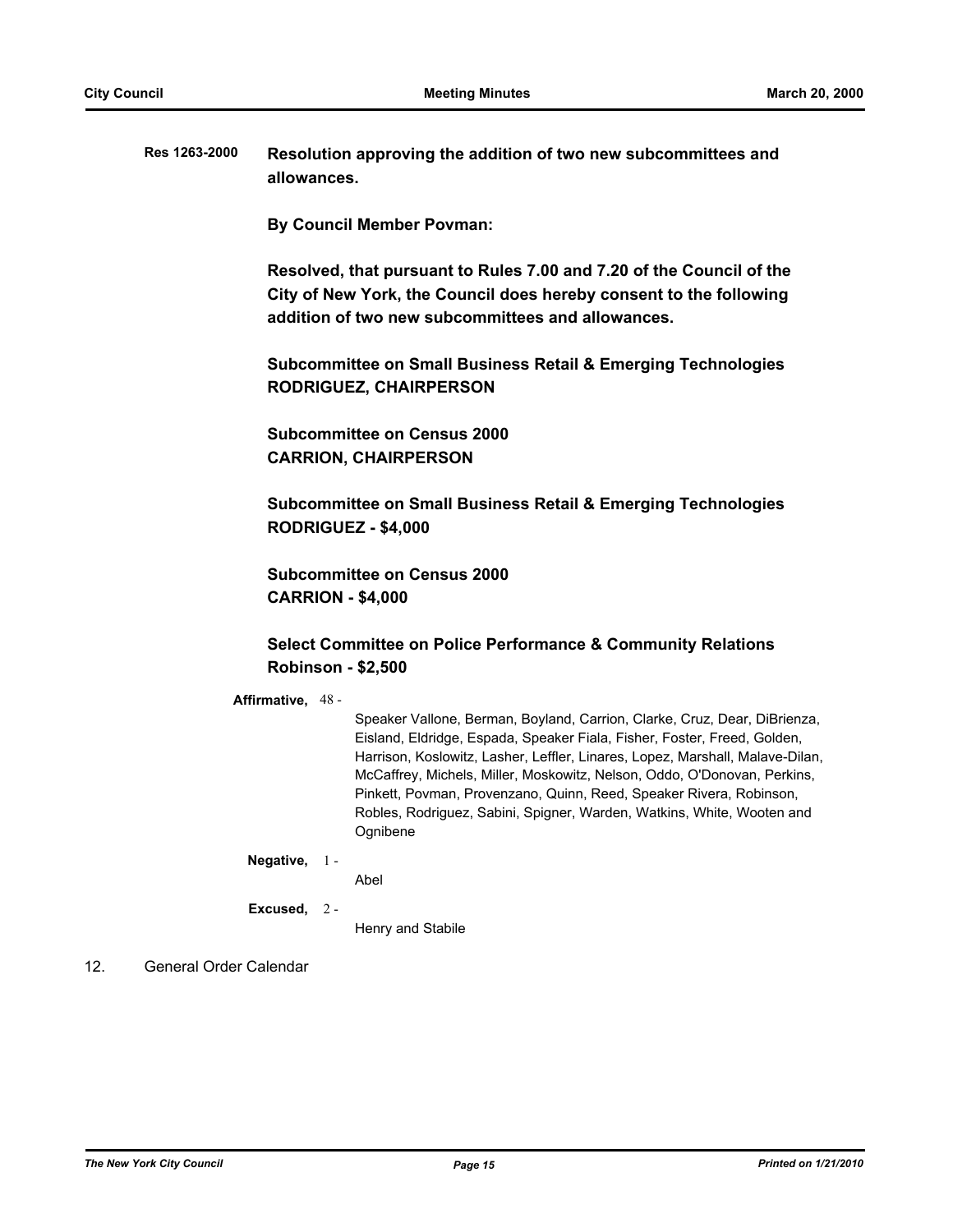| Int 0450-1998            | A Local Law to amend the charter of the city of New York to<br>establish a system to distribute voter registration forms at certain<br>agencies.                                                                         |  |  |
|--------------------------|--------------------------------------------------------------------------------------------------------------------------------------------------------------------------------------------------------------------------|--|--|
|                          | Committee Report - Int. No.450, Committee Report - Int. No. 450-A,<br>Attachments:<br>Committee Report - Int. No. 450-B, Fiscal Impact Statement                                                                         |  |  |
|                          | <b>Enactment No: 2000/029</b>                                                                                                                                                                                            |  |  |
| Int 0291-1998-A          | A Local Law to amend the administrative code of the city of New<br>York and local law number forty-five for the year 1992, in relation to<br>family child care services.                                                 |  |  |
| T1999-86                 | <b>Commissioner of Deeds</b>                                                                                                                                                                                             |  |  |
| Coupled on General Order |                                                                                                                                                                                                                          |  |  |
| Civil Service and Labor  |                                                                                                                                                                                                                          |  |  |
| Int 0728-2000            | A Local Law to amend the administrative code of the city of New<br>York, in relation to health insurance coverage for the surviving<br>spouse and children of deceased uniformed correctional and<br>sanitation workers. |  |  |
|                          | Committee Report, Fiscal Impact Statement<br><b>Attachments:</b>                                                                                                                                                         |  |  |
|                          | Preconsidered with Message of Necessity                                                                                                                                                                                  |  |  |
|                          | <b>Enactment No: 2000/017</b>                                                                                                                                                                                            |  |  |
| Finance                  |                                                                                                                                                                                                                          |  |  |
| Res 1247-2000            | Submitting Fiscal Year 2001 Operating Budget of the Council of the<br>City of New York, pursuant to Section 243 of the New York City<br>Charter.                                                                         |  |  |
| Res 1248-2000            | Resolution approving for Fiscal Year 2001 the schedule detailing<br>the Lump Sum Other Than Personal Service unit of appropriation of<br>the Operating Budget of the Council of the City of New York.                    |  |  |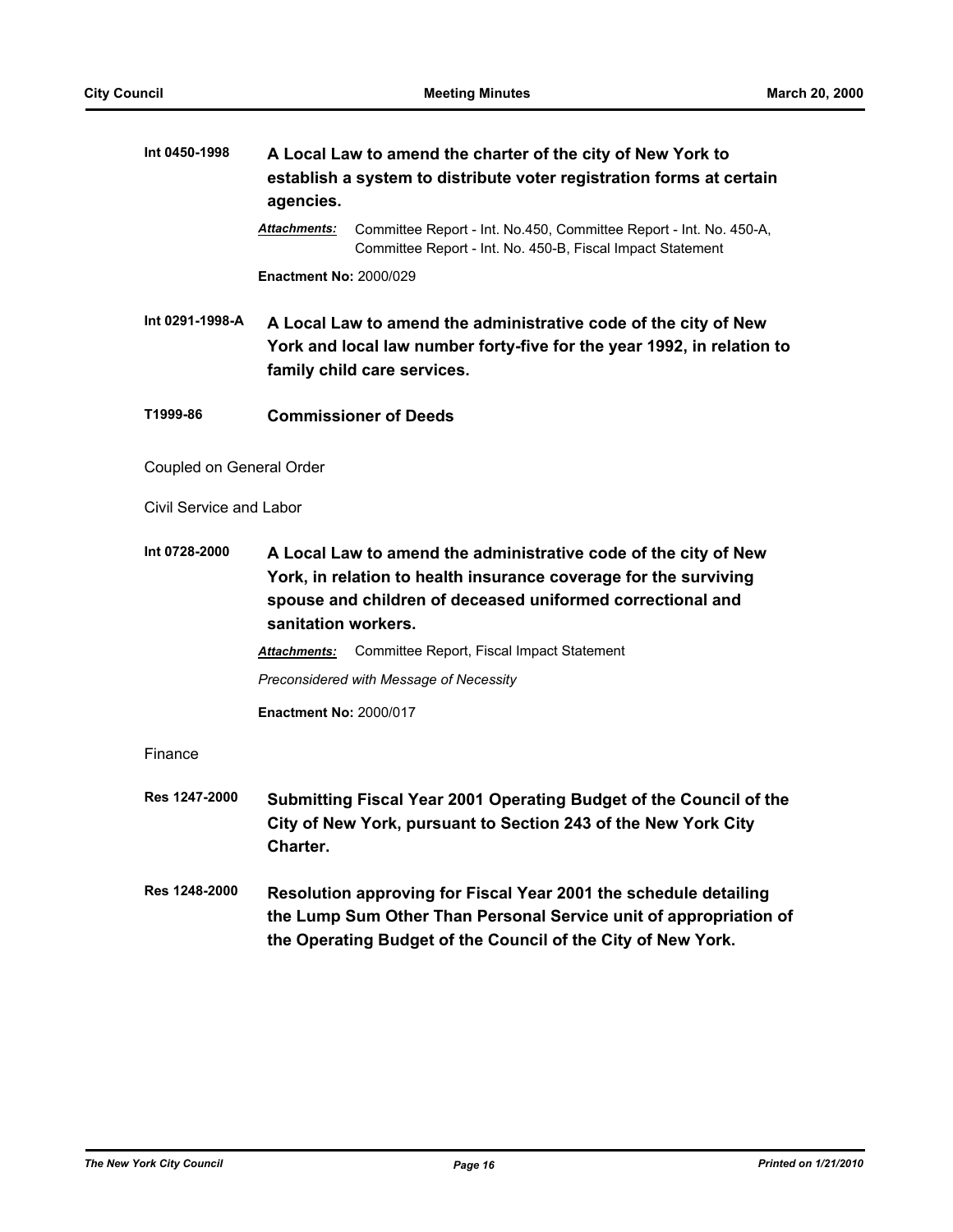**Res 1249-2000 Resolution approving an Urban Development Action Area Project (Bushwick Central I-A), located at Block 3344/Lots 14, 30-35, 51-57 and Block 3362/Lots 11-24), Brooklyn, and waiving the urban development action area designation requirement and the Uniform Land Use Review Procedure, pursuant to Sections 693 and 694 of the General Municipal Law (L.U. No. 659; 20005198 HAK).**

*Attachments:* Committee Report

**Res 1250-2000 Resolution approving an Urban Development Action Area Project located at 1944 Loring Place (Block 3221/Lot 24), the Bronx, and waiving the urban development action area designation requirement and the Uniform Land Use Review Procedure, pursuant to Sections 693 and 694 of the General Municipal Law (L.U. No. 679; 20005243 HAX).**

*Attachments:* Committee Report

**Res 1251-2000 Resolution approving an Urban Development Action Area Project located at 450 West 55th Street (Block 1064/Lot 57), Manhattan, and waiving the urban development action area designation requirement and the Uniform Land Use Review Procedure, pursuant to Sections 693 and 694 of the General Municipal Law (L.U. No. 680; 20005244 HAM).**

*Attachments:* Committee Report

**Res 1252-2000 Resolution approving an Urban Development Action Area Project located at 145 Summit Place (Block 3257/Lot 98), 1970 Loring Place South (Block 3221/Lot 36), 2117 Tiebout Avenue (Block 3144/Lot 29), 2122 Grand Avenue (Block 3194/Lot 11), 2099 Valentine Avenue (Block 3149/Lot 109), and 2301 Loring Place North (Block 3225/Lot 182), the Bronx, and waiving the urban development action area designation requirement and the Uniform Land Use Review Procedure, pursuant to Sections 693 and 694 of the General Municipal Law (L.U. No. 681; 20005245 HAX).**

*Attachments:* Committee Report

Governmental Operations

**Int 0717-2000 A Local Law to amend the administrative code of the city of New York, in relation to annual disclosure of financial interests.** *Attachments:* Fiscal Impact Statement

**Enactment No:** 2000/016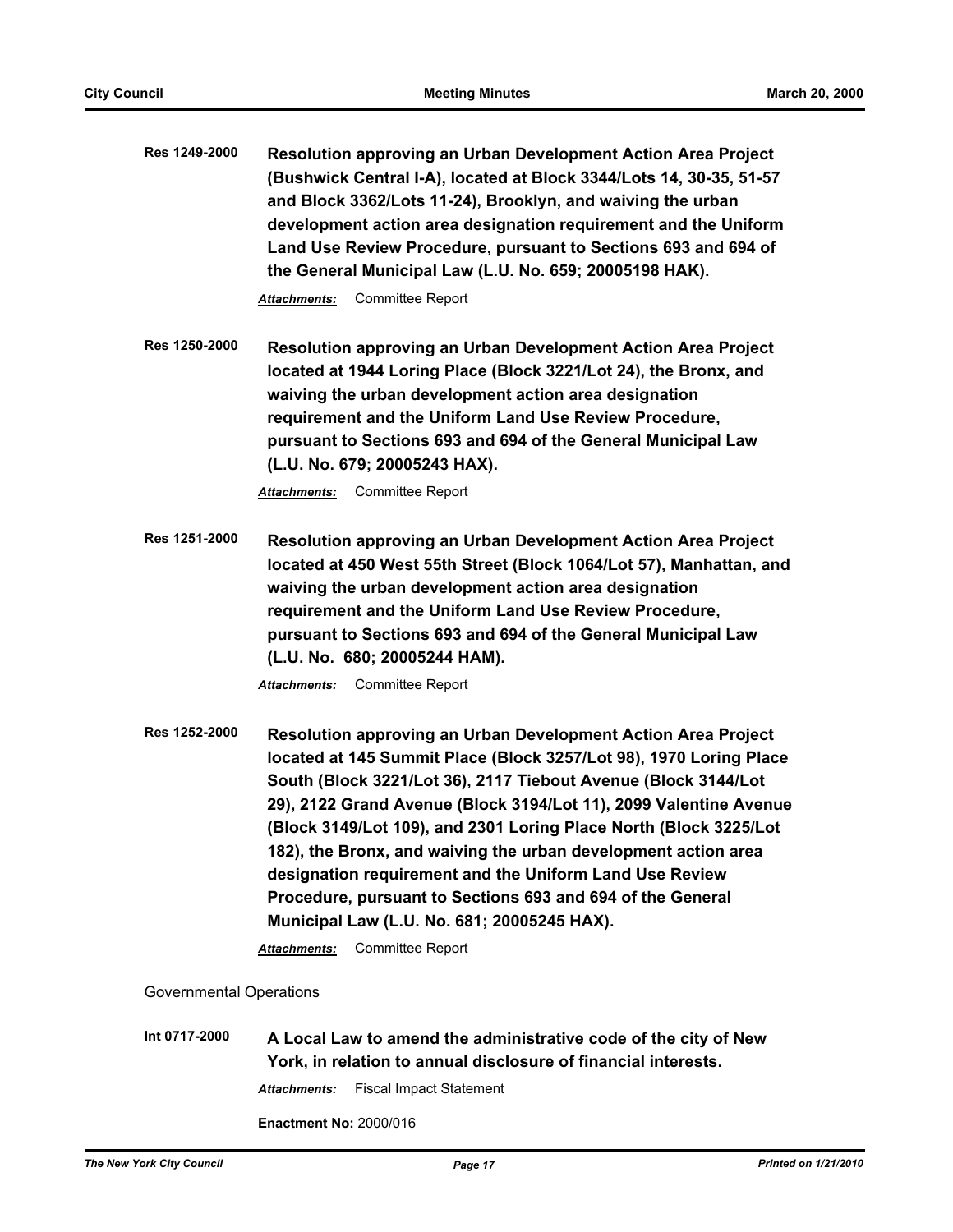| Housing and Buildings |  |
|-----------------------|--|
|-----------------------|--|

| Int 0669-1999        | A Local Law to amend the administrative code of the City of New<br>York, in relation to extending the rent stabilization laws with certain                             |                                                                                                                                                                                                                                                                                                                                                                                                        |  |
|----------------------|------------------------------------------------------------------------------------------------------------------------------------------------------------------------|--------------------------------------------------------------------------------------------------------------------------------------------------------------------------------------------------------------------------------------------------------------------------------------------------------------------------------------------------------------------------------------------------------|--|
|                      | amendments to such laws and the rent control law.                                                                                                                      |                                                                                                                                                                                                                                                                                                                                                                                                        |  |
|                      | <b>Attachments:</b>                                                                                                                                                    | Committee Report - Int. No. 669, Committee Report - Int. No. 669-A.doc,<br><b>Fiscal Impact Statement</b>                                                                                                                                                                                                                                                                                              |  |
|                      | <b>Enactment No: 2000/012</b>                                                                                                                                          |                                                                                                                                                                                                                                                                                                                                                                                                        |  |
| Res 1122-1999        | Resolution determining that a public emergency requiring rent<br>control in the City of New York continues to exist and will continue<br>to exist after April 1, 2000. |                                                                                                                                                                                                                                                                                                                                                                                                        |  |
|                      | Attachments:                                                                                                                                                           | Committee Report - February 25, 2000, Committee Report - March 6, 2000                                                                                                                                                                                                                                                                                                                                 |  |
| Land Use             |                                                                                                                                                                        |                                                                                                                                                                                                                                                                                                                                                                                                        |  |
| Res 1253-2000        | Attachments:                                                                                                                                                           | <b>Resolution approving an Urban Development Action Area Project</b><br>located at 130 Utica Avenue (Block 1354/Lot 53), Brooklyn, and<br>waiving the urban development action area designation<br>requirement and the Uniform Land Use Review Procedure,<br>pursuant to Sections 693 and 694 of the General Municipal Law<br>(L.U. No. 641; 20005176 HAK).<br><b>Committee Report</b>                 |  |
| Res 1254-2000        |                                                                                                                                                                        | Resolution approving an Urban Development Action Area Project<br>located at 1076 St. Johns Place (Block 1257/Lot 32), Brooklyn, and<br>waiving the urban development action area designation<br>requirement and the Uniform Land Use Review Procedure,<br>pursuant to Sections 693 and 694 of the General Municipal Law<br>(L.U. No. 642; 20005177 HAK).<br><b>Attachments:</b> Committee Report       |  |
| <b>Res 1255-2000</b> | Attachments:                                                                                                                                                           | Resolution approving an Urban Development Action Area Project<br>located at 3139 Fulton Street a.k.a. 173-83 Norwood Avenue (Block<br>4124/Lot 1), Brooklyn, and waiving the urban development action<br>area designation requirement and the Uniform Land Use Review<br>Procedure, pursuant to Sections 693 and 694 of the General<br>Municipal Law (L.U. No. 644; 20005179 HAK).<br>Committee Report |  |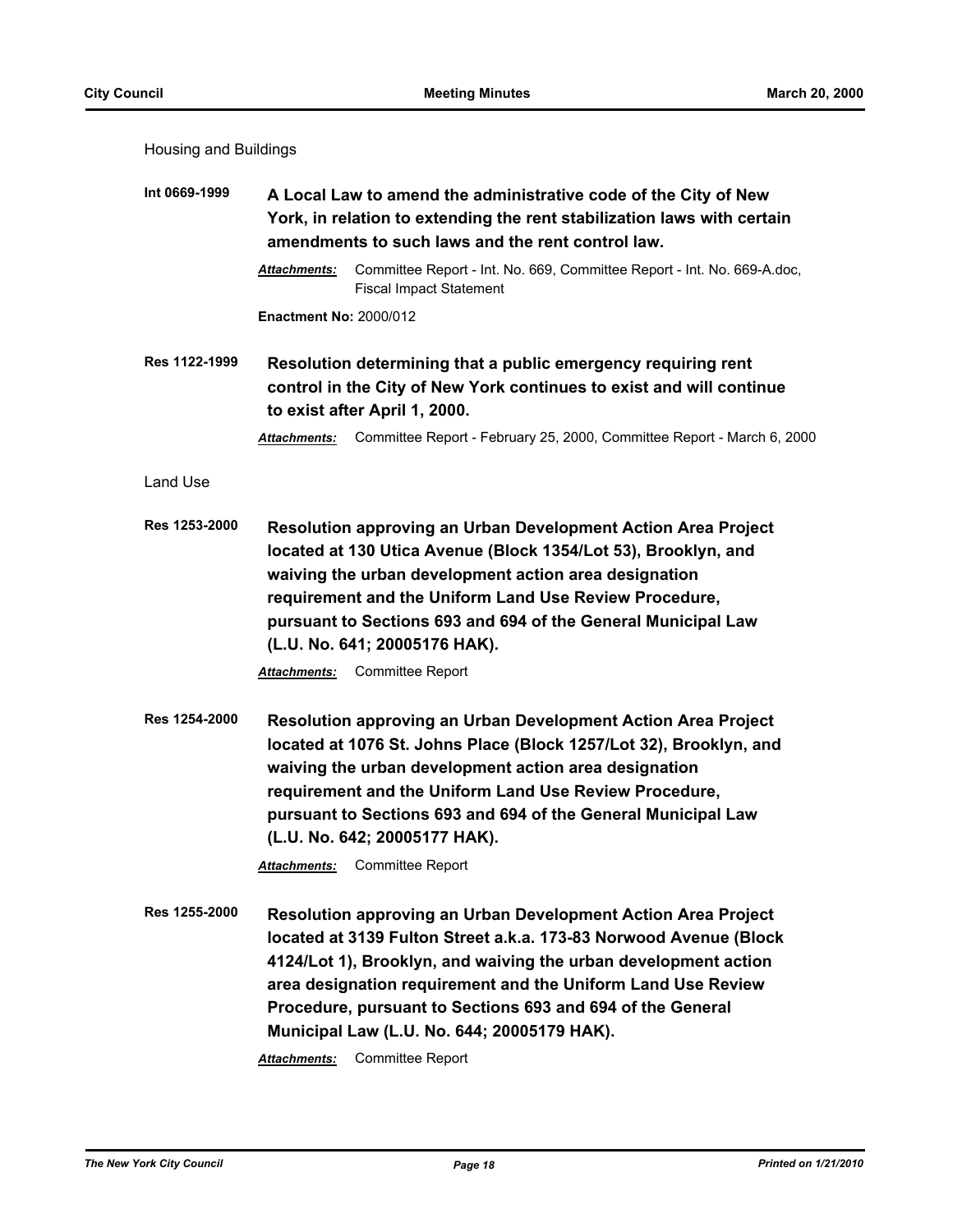| Res 1256-2000 | Resolution approving an Urban Development Action Area Project<br>located at 379A Greene Avenue (Block 1954/Lot 39), Brooklyn, and<br>waiving the urban development action area designation<br>requirement and the Uniform Land Use Review Procedure,<br>pursuant to Sections 693 and 694 of the General Municipal Law<br>(L.U. No. 645; 20005180 HAK).<br><b>Committee Report</b><br>Attachments:     |
|---------------|-------------------------------------------------------------------------------------------------------------------------------------------------------------------------------------------------------------------------------------------------------------------------------------------------------------------------------------------------------------------------------------------------------|
|               |                                                                                                                                                                                                                                                                                                                                                                                                       |
| Res 1257-2000 | Resolution approving the site plan for Public School 242 - Queens,<br>an early childhood center, to be located at 136-11 31st Road,<br>Queens (Non-ULURP No. 20005196 SCQ; L.U. No. 669).                                                                                                                                                                                                             |
|               | <b>Committee Report</b><br>Attachments:                                                                                                                                                                                                                                                                                                                                                               |
| Res 1258-2000 | Resolution approving the site plan for I.S. 137-Queens, an<br>intermediate school, to be located at 109-01 98th Street, Queens<br>(Non-ULURP No. 20005219 SCQ; L.U. No. 674).                                                                                                                                                                                                                         |
|               | <b>Committee Report</b><br>Attachments:                                                                                                                                                                                                                                                                                                                                                               |
| Res 1259-2000 | Resolution approving an Urban Development Action Area Project<br>located at 2093 Davidson Avenue (Block 3194/Lot 48), the Bronx,<br>and waiving the urban development action area designation<br>requirement and the Uniform Land Use Review Procedure,<br>pursuant to Sections 693 and 694 of the General Municipal Law<br>(L.U. No. 683; 20005247 HAX).                                             |
|               | Committee Report<br><b>Attachments:</b>                                                                                                                                                                                                                                                                                                                                                               |
| Res 1260-2000 | Resolution approving an Urban Development Action Area Project<br>located at 1509 Lexington Avenue (Block 1625/Lot 20), Manhattan,<br>and waiving the urban development action area designation<br>requirement and the Uniform Land Use Review Procedure,<br>pursuant to Sections 693 and 694 of the General Municipal Law<br>(L.U. No. 684; 20005248 HAM).<br><b>Committee Report</b><br>Attachments: |
|               |                                                                                                                                                                                                                                                                                                                                                                                                       |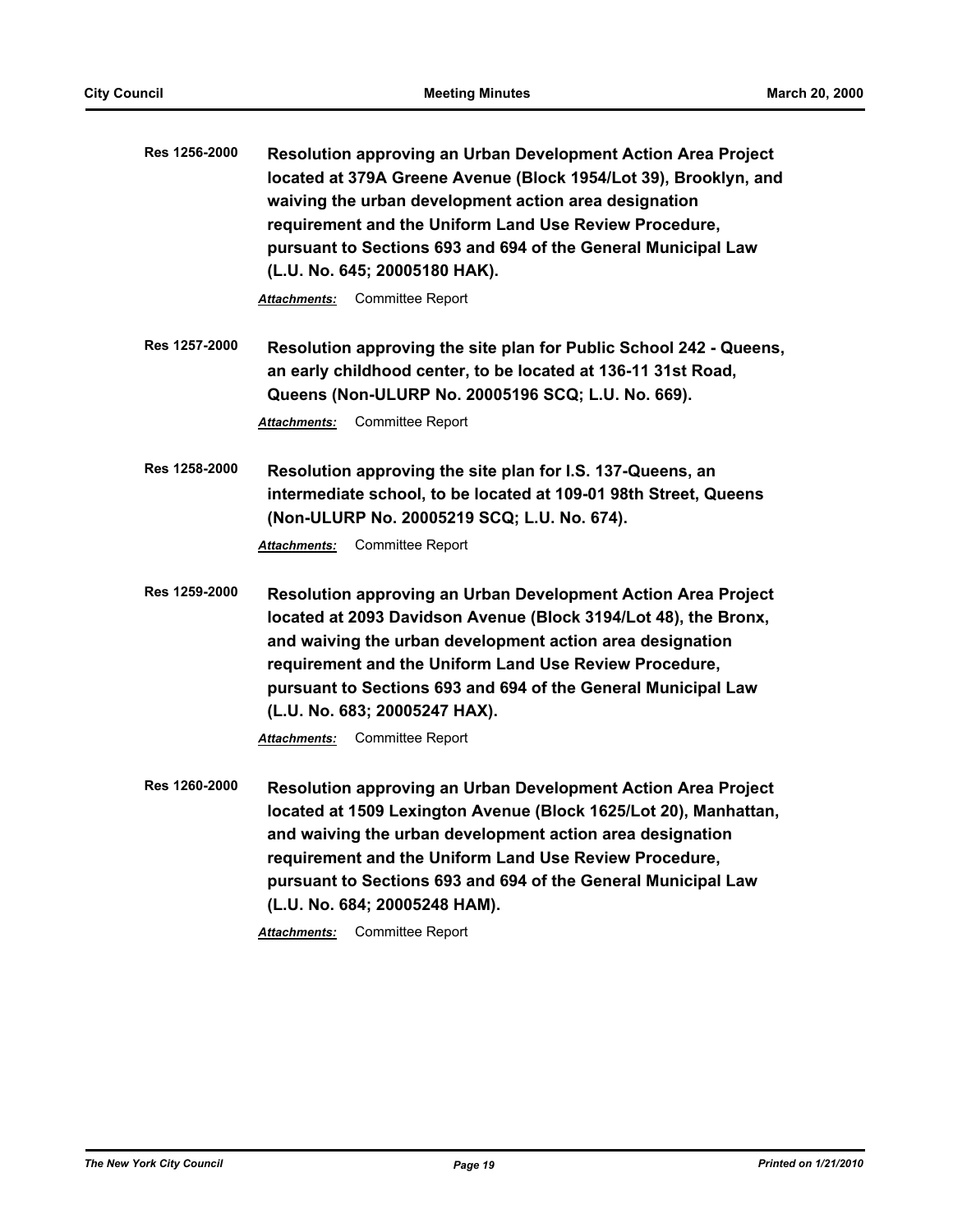**Res 1261-2000 Resolution approving an Urban Development Action Area Project located at 407 New Jersey Avenue (Block 3773/Lot 25), 409 New Jersey Avenue (Block 3773/Lot 24) and 435 New Jersey Avenue (Block 3773/Lot 13), Brooklyn, and waiving the urban development action area designation requirement and the Uniform Land Use Review Procedure, pursuant to Sections 693 and 694 of the General Municipal Law (L.U. No. 687; 20005251 HAK).**

*Attachments:* Committee Report

**Res 1262-2000 Resolution approving an Urban Development Action Area Project located at 457 West 166 Street (Block 2111/Lot 107) and 2240 Amsterdam Avenue (Block 2128/Lot 47), Manhattan, and waiving the urban development action area designation requirement and the Uniform Land Use Review Procedure, pursuant to Sections 693 and 694 of the General Municipal Law (L.U. No. 688; 20005252 HAM).**

*Attachments:* Committee Report

Rules, Privileges and Elections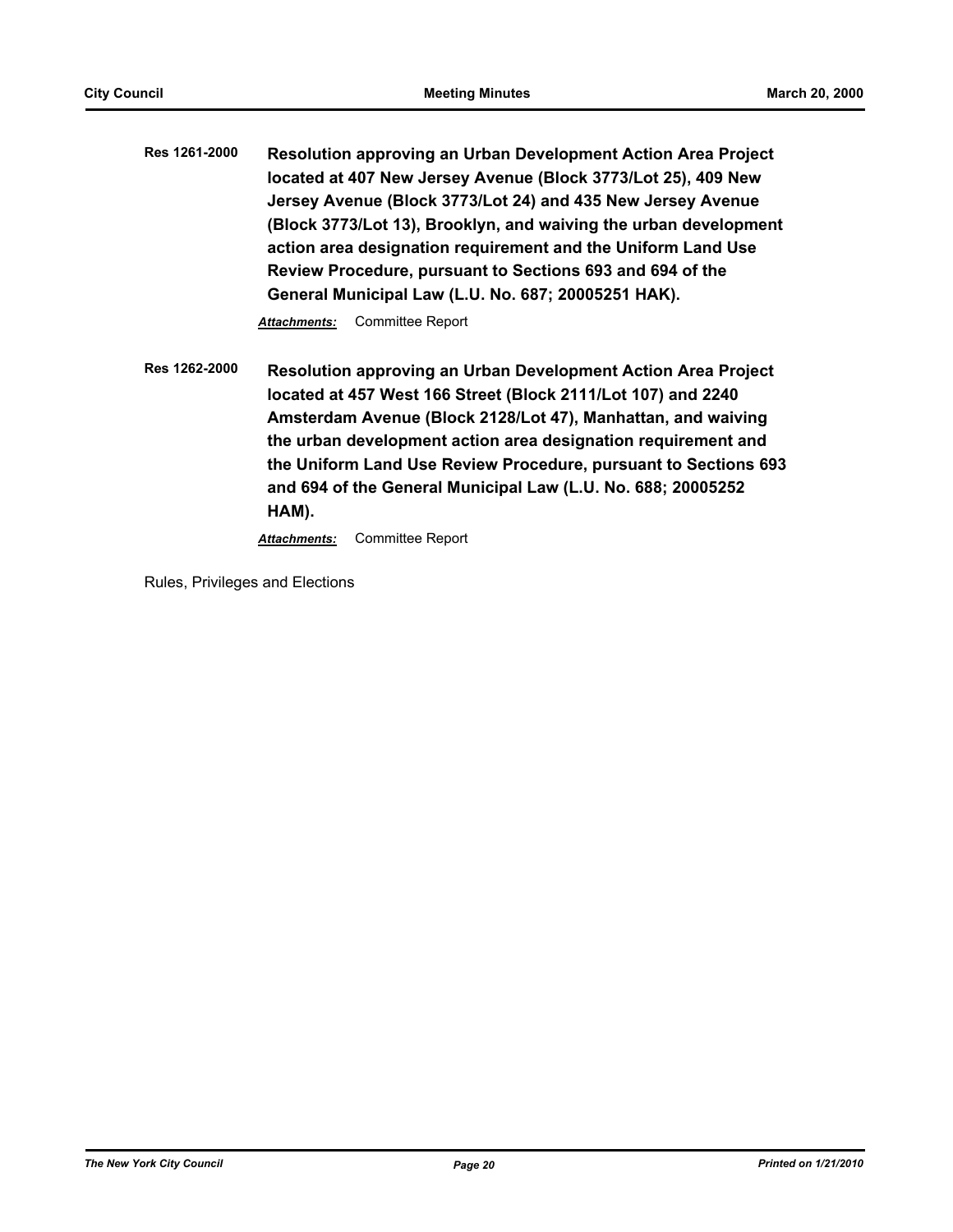**Res 1263-2000 Resolution approving the addition of two new subcommittees and allowances.**

**By Council Member Povman:**

**Resolved, that pursuant to Rules 7.00 and 7.20 of the Council of the City of New York, the Council does hereby consent to the following addition of two new subcommittees and allowances.**

**Subcommittee on Small Business Retail & Emerging Technologies RODRIGUEZ, CHAIRPERSON**

**Subcommittee on Census 2000 CARRION, CHAIRPERSON**

**Subcommittee on Small Business Retail & Emerging Technologies RODRIGUEZ - \$4,000**

**Subcommittee on Census 2000 CARRION - \$4,000**

**Select Committee on Police Performance & Community Relations Robinson - \$2,500**

General Order Calendar

## **T1999-86 Commissioner of Deeds**

*The President Pro Tem (Council Member Spigner) put the question whether the Council would agree with and adopt such reports which were decided in the affirmative by the following vote:*

**Affirmative,** 49 -

Speaker Vallone, Abel, Berman, Boyland, Carrion, Clarke, Cruz, Dear, DiBrienza, Eisland, Eldridge, Espada, Speaker Fiala, Fisher, Foster, Freed, Golden, Harrison, Koslowitz, Lasher, Leffler, Linares, Lopez, Marshall, Malave-Dilan, McCaffrey, Michels, Miller, Moskowitz, Nelson, Oddo, O'Donovan, Perkins, Pinkett, Povman, Provenzano, Quinn, Reed, Speaker Rivera, Robinson, Robles, Rodriguez, Sabini, Spigner, Warden, Watkins, White, Wooten and Ognibene

#### **Excused,** 2 -

Henry and Stabile

*The following files were removed from the General Order Calendar and voted separately: M 816, Res. 1263, Res 1122 and Int 669-A. See files for individual votes.*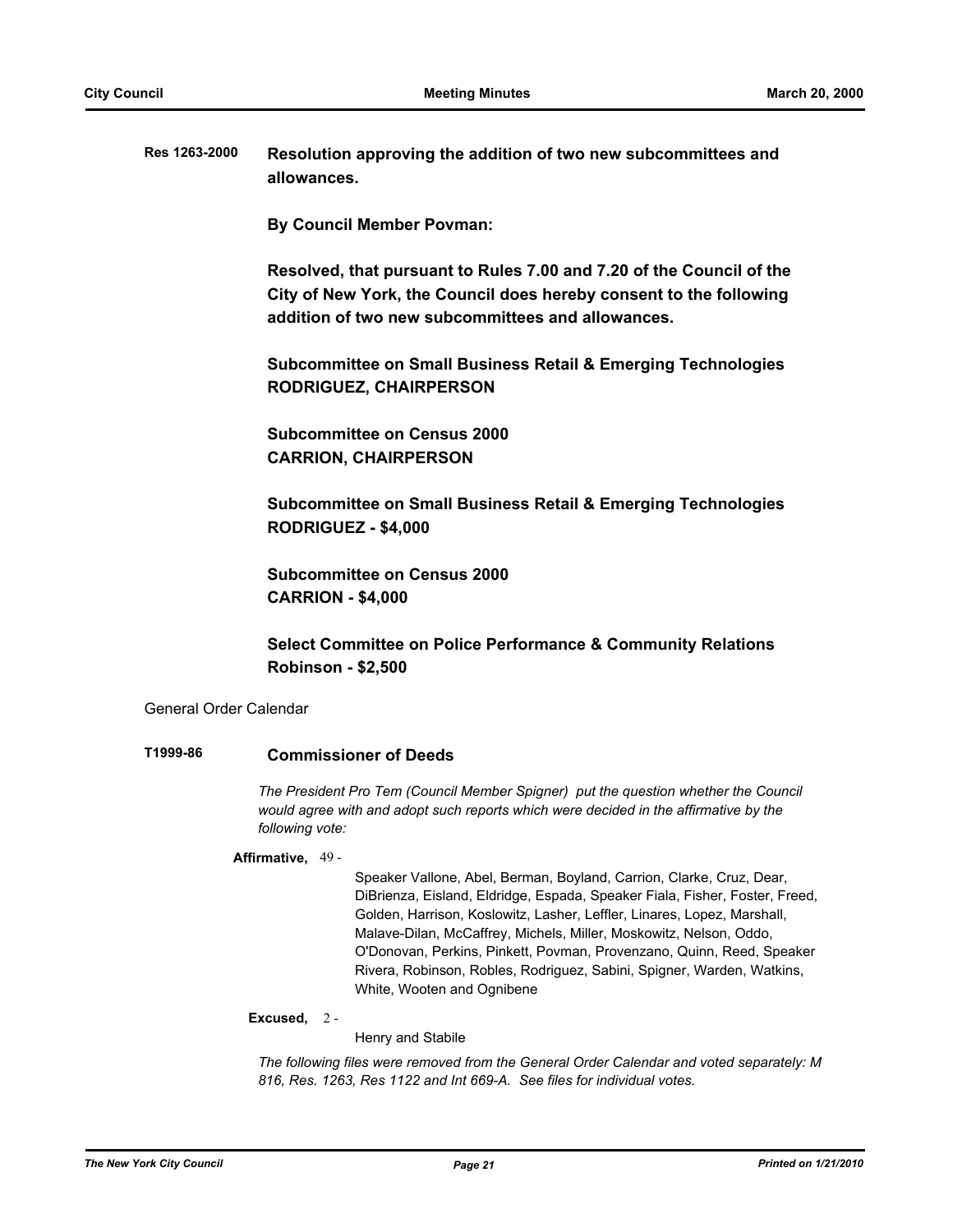- Introduction and Reading of Bills See Attached 13.
- 14. General Discussion
- 15. Extension of Remarks

INTRODUCTION AND READING OF BILLS

## **Int 0727-2000 A Local Law to amend the administrative code of the city of New York, in relation to prohibiting the sale of herbal cigarettes to minors.**

*Attachments:* Fiscal Impact Statement

**Enactment No:** 2000/030

## **Res 1229-2000 Resolution calling upon the U.S. Congress to enact meaningful gun control legislation.**

*Sponsors:* By The Speaker (Speaker Vallone) and Council Members Carrion, Dear, Eisland, Espada, Freed, Lopez, Michels, Moskowitz, Perkins, Pinkett, Reed and Rodriguez ; also Council Members Cruz, Fisher, Harrison, Koslowitz, Leffler, McCaffrey, Nelson, Povman, The Speaker ( Quinn), Robinson, Robles, Wooten and Clarke

## **Res 1230-2000 Resolution urging the United States Post Office to issue a commemorative stamp for United States Marine Corps Sergeant John Basilone in recognition of his heroism and bravery in defending his nation during World War II.**

*Sponsors:* By The Speaker (Speaker Vallone) and Council Members Malave-Dilan, Espada, Lasher, Michels, Abel and Golden ; also Council Members Cruz, Fisher, Foster, Leffler, Nelson, O'Donovan, Povman, Rivera, Robles and Stabile

#### **Affirmative,** 49 -

Speaker Vallone, Abel, Berman, Boyland, Carrion, Clarke, Cruz, Dear, DiBrienza, Eisland, Eldridge, Espada, Speaker Fiala, Fisher, Foster, Freed, Golden, Harrison, Koslowitz, Lasher, Leffler, Linares, Lopez, Marshall, Malave-Dilan, McCaffrey, Michels, Miller, Moskowitz, Nelson, Oddo, O'Donovan, Perkins, Pinkett, Povman, Provenzano, Quinn, Reed, Speaker Rivera, Robinson, Robles, Rodriguez, Sabini, Spigner, Warden, Watkins, White, Wooten and Ognibene

#### **Excused,** 2 -

Henry and Stabile

*Sponsors:* By The Speaker (Speaker Vallone) and Council Members Koslowitz, Dear, Carrion, Malave-Dilan, Freed, Michels, Rodriguez, Watkins, Fiala and Golden ; also Council Members Cruz, Fisher, Harrison, Leffler, Nelson, O'Donovan, Povman, Rivera, Robinson, Wooten and Ognibene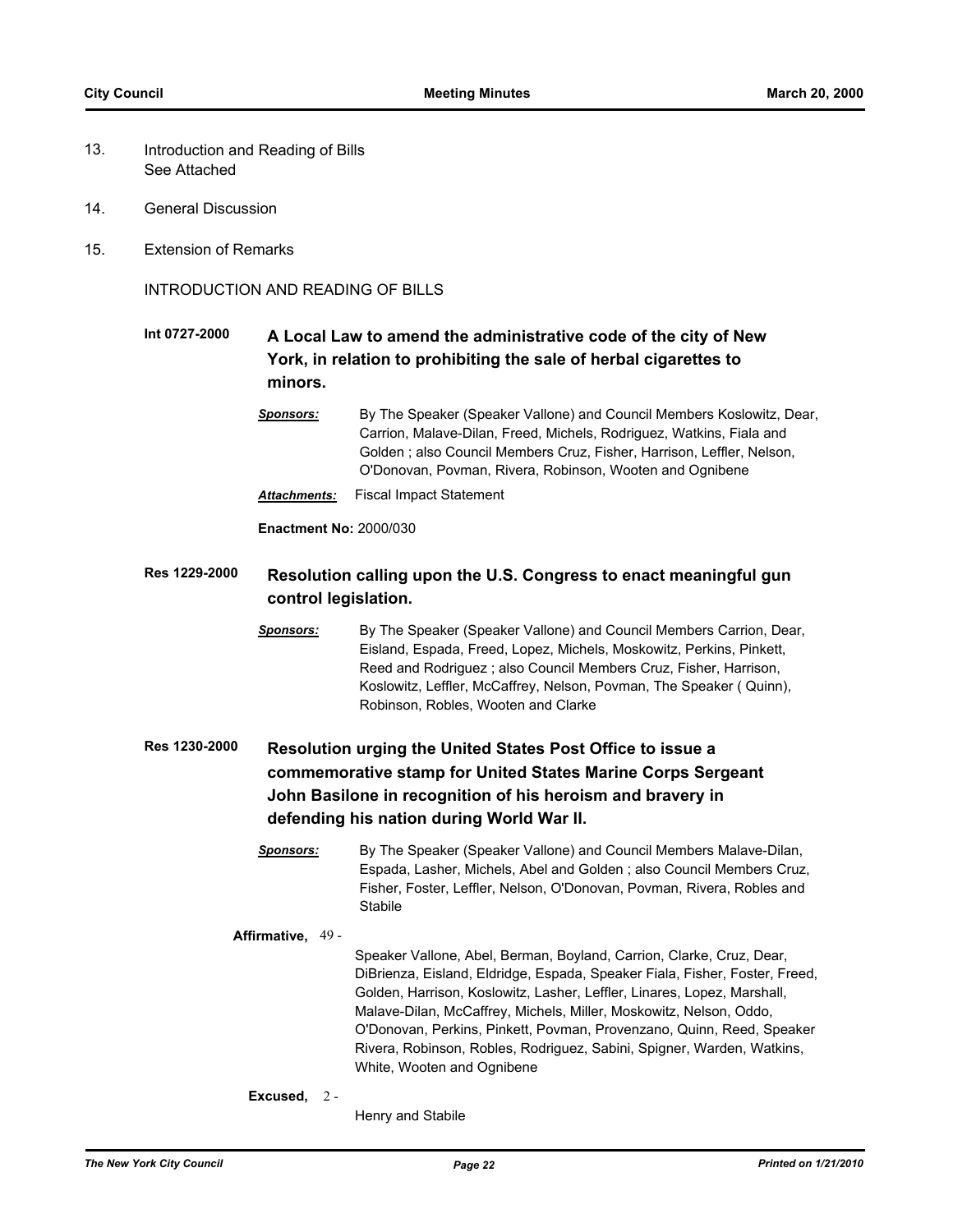## **Res 1231-2000 A resolution calling on the appropriate committee of the Council to hold hearings on the causes of the high rate of infant mortality in central Brooklyn.** *Sponsors:* By Council Members Boyland, Carrion, Clarke, Malave-Dilan, Espada, Fisher, Freed, Koslowitz, Lasher, Leffler, Linares, Lopez, Marshall, Perkins, Pinkett, Reed, Rodriguez, Warden, Wooten and Golden ; also Council Members DiBrienza, Foster, Harrison, Nelson, The Speaker ( Quinn), Rivera and Robinson **Int 0728-2000 A Local Law to amend the administrative code of the city of New York, in relation to health insurance coverage for the surviving spouse and children of deceased uniformed correctional and sanitation workers.** *Sponsors:* By Council Members Cruz, Dear, Marshall, Michels, Rodriguez, Fiala and Golden (by request of the Mayor); also Council Members Fisher, Harrison, Koslowitz, McCaffrey, O'Donovan, Pinkett, Rivera, Robinson, Abel and Stabile *Attachments:* Committee Report, Fiscal Impact Statement *Preconsidered* **Enactment No:** 2000/017 **Res 1232-2000 Resolution calling upon the United States Senate to work with the U.S. House of Representatives to pass comprehensive legislation, eliminating the marriage penalty tax, in order to restore equity and fairness to our system of taxation for married people.** *Sponsors:* By Council Members Dear, Eisland, Freed, Lopez, Moskowitz, Fiala, Foster, Harrison, McCaffrey, Rivera, Rodriguez and Golden **Res 1233-2000 Resolution pursuant to Section 19-511.1 of the Administrative Code of the City of New York to review eight determinations by the Taxi and Limousine Commission to approve applications for the**

*Sponsors:* By Council Member Dear *Attachments:* Memo In Support

**renewal of a license to operate a base station.**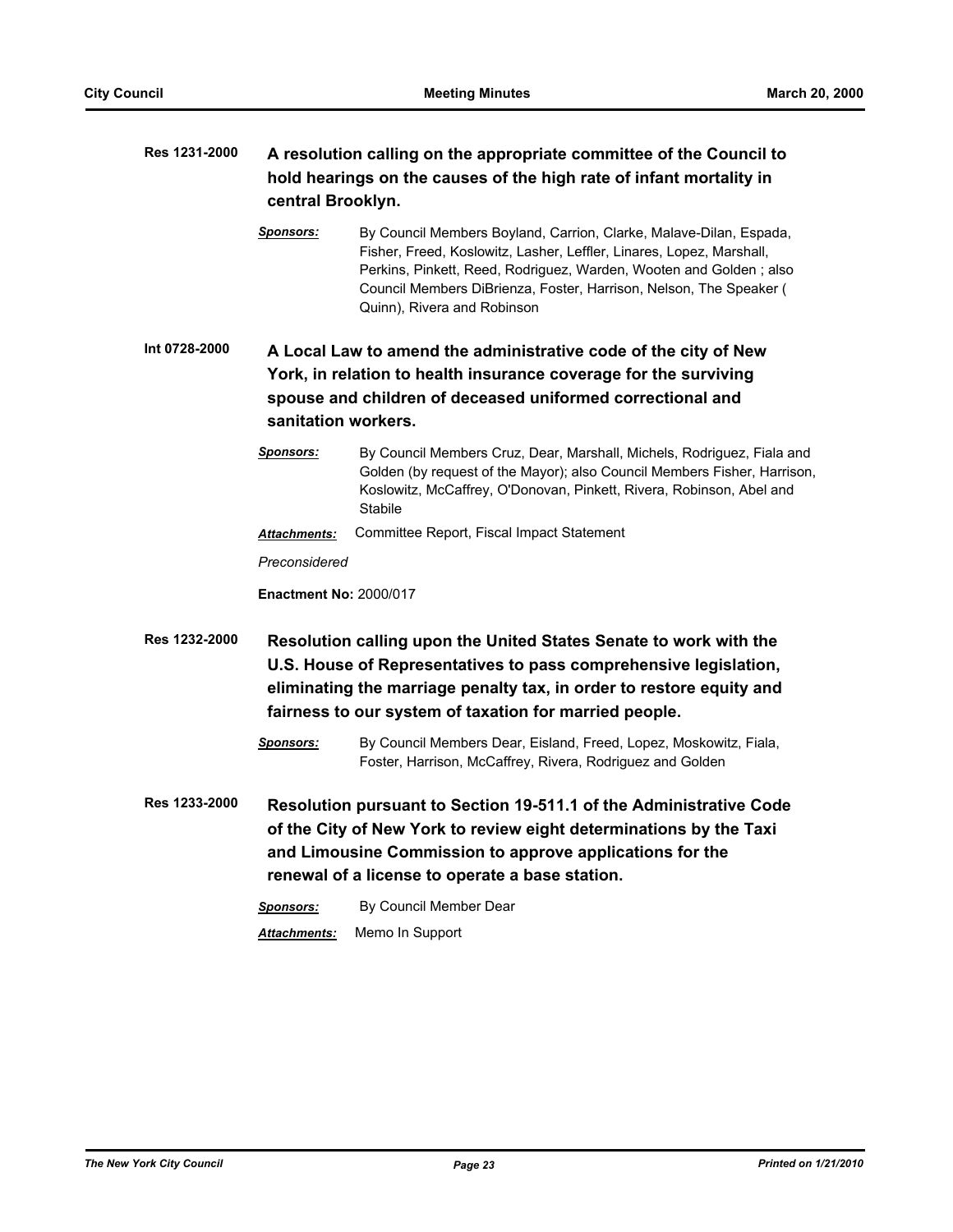- **Int 0729-2000 A Local Law to amend the administrative code of the City of New York, in relation to amending the rent stabilization law to provide for the streamlining of the rent regulation system, establishment of rent guidelines for housing accommodations subject to the city rent and rehabilitation law, and to bar certain rent adjustments.**
	- *Sponsors:* By Council Members DiBrienza, The Speaker ( Quinn), The Speaker (Speaker Miller), Reed, Eldridge, Moskowitz, Freed, Nelson, Perkins, Linares, Espada, Lopez and Marshall ; also Council Members Cruz, Eisland, Foster, Koslowitz, Leffler, Michels, Pinkett, Rivera and Robinson *Attachments:* Cover Sheet.doc

**Res 1234-2000 Resolution calling on the New York State Legislature and Governor to enact legislation that would reverse the potential 20% increases that are allowed each time an apartment becomes vacant and would repeal the decontrol of units that reach \$2000 per month in rent.**

- *Sponsors:* By Council Members DiBrienza, The Speaker ( Quinn), The Speaker (Speaker Miller), Eldridge, Moskowitz, Freed, Nelson, Perkins, Linares, Espada, Lopez, Marshall and Reed ; also Council Members Cruz, Eisland, Foster, Koslowitz, Leffler, Michels, Pinkett, Rivera and Robinson
- **Res 1235-2000 Resolution calling upon the Department of Consumer Affairs to conduct the "Passover Kosher Market Basket Survey" in a timely fashion and encouraging consumers to use this information to choose stores that keep their holiday prices in line with their year round prices.**
	- *Sponsors:* By Council Members Eisland, Koslowitz, Dear, Fisher, Lasher, Freed, Michels, McCaffrey, Foster, Rivera, O'Donovan, Warden, Cruz and Marshall ; also Council Members DiBrienza, Harrison, Leffler, Nelson, Pinkett, Povman, Provenzano, The Speaker ( Quinn), Robinson, Rodriguez, Abel, Golden and Stabile

**Affirmative,** 49 - Speaker Vallone, Abel, Berman, Boyland, Carrion, Clarke, Cruz, Dear, DiBrienza, Eisland, Eldridge, Espada, Speaker Fiala, Fisher, Foster, Freed, Golden, Harrison, Koslowitz, Lasher, Leffler, Linares, Lopez, Marshall, Malave-Dilan, McCaffrey, Michels, Miller, Moskowitz, Nelson, Oddo, O'Donovan, Perkins, Pinkett, Povman, Provenzano, Quinn, Reed, Speaker Rivera, Robinson, Robles, Rodriguez, Sabini, Spigner, Warden, Watkins, White, Wooten and Ognibene

#### **Excused,** 2 -

Henry and Stabile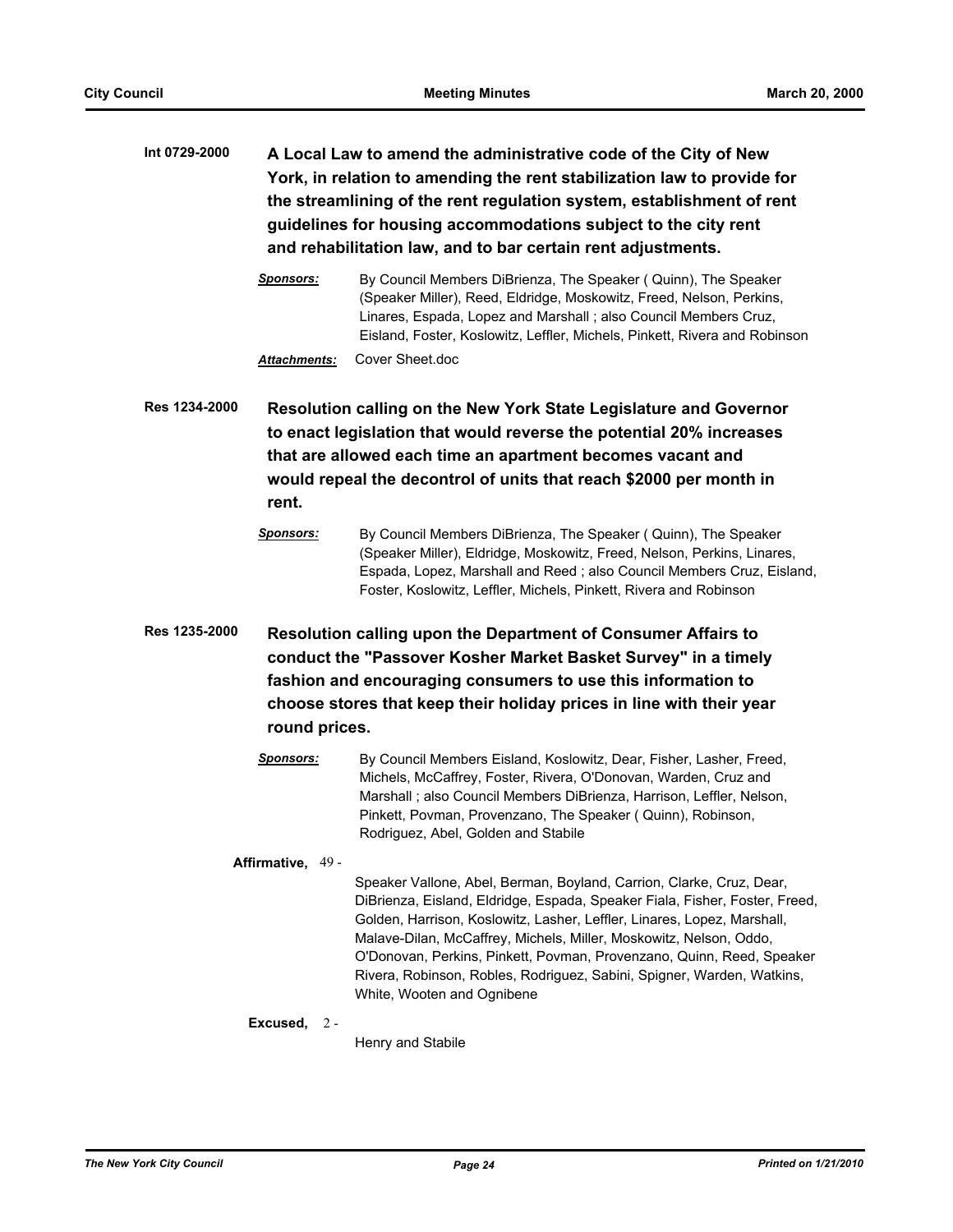| <b>SLR 0202-2000</b> | State Legislation Resolution requesting the New York State<br>Legislature to pass a bill introduced by Assembly Members<br>Dinowitz, Greene, Millman, Towns, et al, A.9488, "AN ACT to amend<br>the administrative code of the city of New York, in relation to clearly<br>marking certain pedestrian crosswalks in any city having a<br>population of one million or more persons". |                                                                                                                                                                                                                                                               |  |
|----------------------|--------------------------------------------------------------------------------------------------------------------------------------------------------------------------------------------------------------------------------------------------------------------------------------------------------------------------------------------------------------------------------------|---------------------------------------------------------------------------------------------------------------------------------------------------------------------------------------------------------------------------------------------------------------|--|
|                      | <b>Sponsors:</b>                                                                                                                                                                                                                                                                                                                                                                     | By Council Members Eisland, Freed and Marshall; also Council Members<br>Harrison, Michels and Nelson                                                                                                                                                          |  |
| Res 1236-2000        |                                                                                                                                                                                                                                                                                                                                                                                      | Resolution calling on the Board of Elections to have<br>representatives present at all Immigration and Naturalization                                                                                                                                         |  |
|                      |                                                                                                                                                                                                                                                                                                                                                                                      | Service ceremonies in order to pass out voter registration cards.                                                                                                                                                                                             |  |
|                      | <b>Sponsors:</b>                                                                                                                                                                                                                                                                                                                                                                     | By Council Members Fisher, Carrion, Malave-Dilan, Espada, Freed,<br>Michels, The Speaker (Speaker Miller) and Perkins; also Council<br>Members Cruz, Harrison, McCaffrey, Povman, The Speaker (Quinn),<br>Rivera, Robinson, Rodriguez, Sabini and Stabile     |  |
| <b>Res 1237-2000</b> | Resolution urging Attorney General Janet Reno to suspend the<br>deportation hearing and to reexamine the McAllister family's case<br>with a view toward granting them political asylum, based on the<br>fact that their lives would certainly be in danger were they to be<br>deported.                                                                                              |                                                                                                                                                                                                                                                               |  |
|                      | <b>Sponsors:</b>                                                                                                                                                                                                                                                                                                                                                                     | By The Speaker (Speaker Vallone) and Council Members Freed, Eisland,<br>Marshall, Michels, Foster, Fisher, Linares, Provenzano, Reed, Moskowitz,<br>Golden, Robles, Lopez and Rivera; also Council Members Cruz,<br>McCaffrey, The Speaker (Quinn) and Sabini |  |
|                      | Attachments:                                                                                                                                                                                                                                                                                                                                                                         | <b>Committee Report</b>                                                                                                                                                                                                                                       |  |
| <b>Res 1238-2000</b> | Resolution calling upon the New York State Department of Health<br>to mandate that all workers employed in the preparation, serving or<br>handling of foods in New York State be required to undergo<br>appropriate health examinations as a condition of employment,<br>including Chest X-rays and tests needed to identify other<br>communicable diseases.                         |                                                                                                                                                                                                                                                               |  |
|                      | <u>Sponsors:</u>                                                                                                                                                                                                                                                                                                                                                                     | By Council Members Harrison, Espada, Freed, Marshall and Fiala; also<br>Council Members Cruz, Foster, Michels, Pinkett, Povman, Robinson and<br>Watkins                                                                                                       |  |
|                      | <b>Attachments:</b>                                                                                                                                                                                                                                                                                                                                                                  | Memo In Support                                                                                                                                                                                                                                               |  |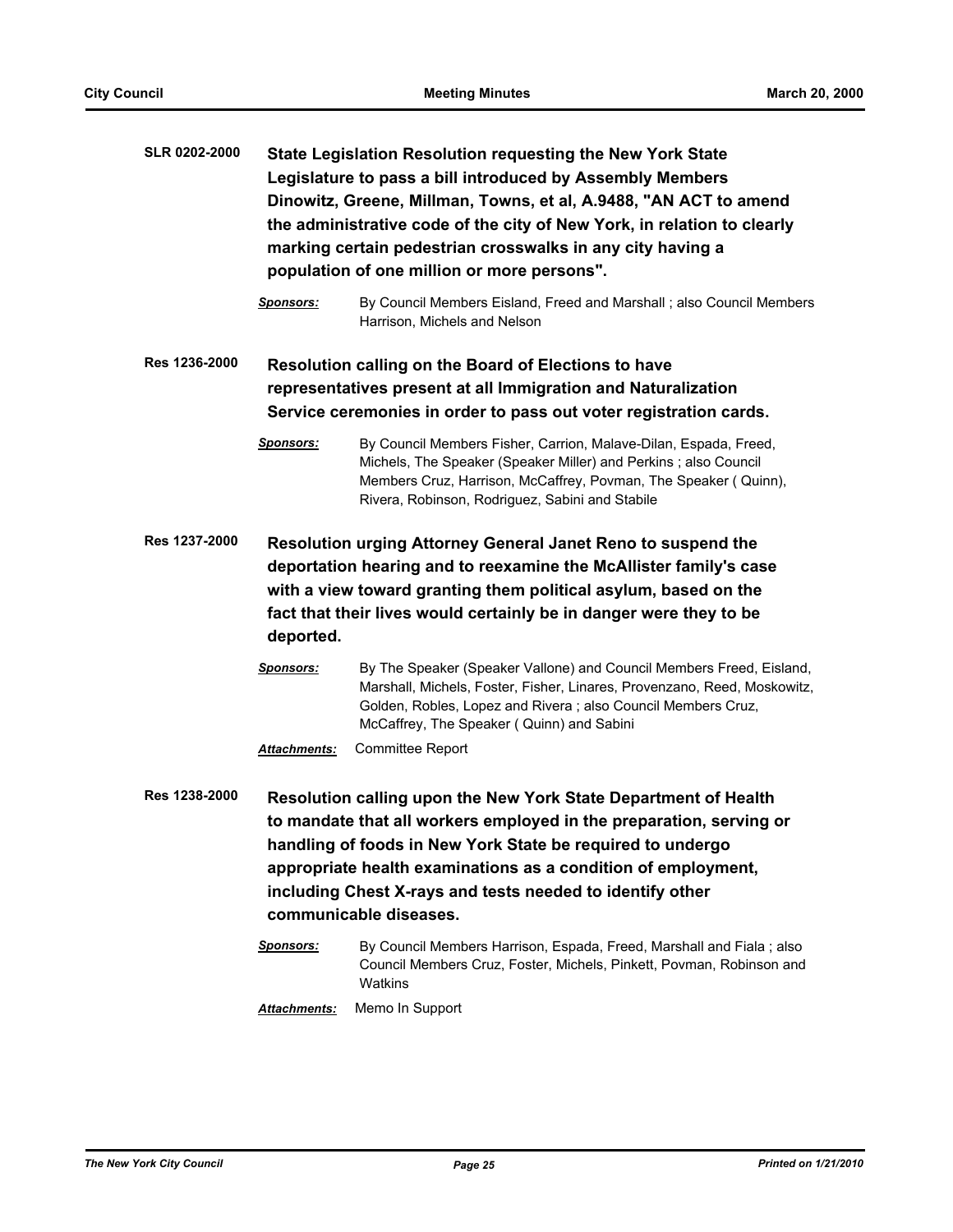| <b>SLR 0203-2000</b> | State Legislation Resolution requesting the New York State<br>Legislature to pass bills introduced by Senator Lachman, S.6309,<br>and Assembly Member Cohen, A.9205, "AN ACT authorizing the<br>city of New York to reconvey its interest in certain real property<br>acquired by in rem tax foreclosure in the borough of Brooklyn to<br>former owners Bart Colorafi and Vera M. Colorafi, notwithstanding<br>expiration of the two year period within which application may be<br>made to the city to release its interest in property thus acquired;<br>Block No. 6955, Lot No. 105 on tax map for the borough of<br>Brooklyn". |                                                                                                                                                                                                             |  |
|----------------------|------------------------------------------------------------------------------------------------------------------------------------------------------------------------------------------------------------------------------------------------------------------------------------------------------------------------------------------------------------------------------------------------------------------------------------------------------------------------------------------------------------------------------------------------------------------------------------------------------------------------------------|-------------------------------------------------------------------------------------------------------------------------------------------------------------------------------------------------------------|--|
|                      | <b>Sponsors:</b>                                                                                                                                                                                                                                                                                                                                                                                                                                                                                                                                                                                                                   | By Council Member Lasher; also Rivera and Council Member Abel                                                                                                                                               |  |
| <b>Res 1239-2000</b> | Resolution calling upon the State Legislature and Governor to<br>amend the State Tax Law to exempt meals of up to ten dollars<br>purchased in restaurants and other eateries from the sales tax.                                                                                                                                                                                                                                                                                                                                                                                                                                   |                                                                                                                                                                                                             |  |
|                      | <b>Sponsors:</b>                                                                                                                                                                                                                                                                                                                                                                                                                                                                                                                                                                                                                   | By Council Members Linares, Espada, Freed, Marshall, Rodriguez and<br>Watkins; also Council Members Clarke, Fisher, Foster, McCaffrey,<br>Michels, Provenzano and Rivera                                    |  |
| Int 0730-2000        | A Local Law to amend the administrative code of the city of New<br>York in relation to laundry service.                                                                                                                                                                                                                                                                                                                                                                                                                                                                                                                            |                                                                                                                                                                                                             |  |
|                      | <u>Sponsors:</u>                                                                                                                                                                                                                                                                                                                                                                                                                                                                                                                                                                                                                   | By Council Members Lopez, Espada, Marshall and Perkins; also Council<br>Members Foster, Michels and The Speaker (Quinn)                                                                                     |  |
| Int 0731-2000        | A Local Law in relation to a street name, Monsignor Frank Bulovas                                                                                                                                                                                                                                                                                                                                                                                                                                                                                                                                                                  |                                                                                                                                                                                                             |  |
|                      |                                                                                                                                                                                                                                                                                                                                                                                                                                                                                                                                                                                                                                    | Avenue, Borough of Queens.                                                                                                                                                                                  |  |
|                      | <b>Sponsors:</b>                                                                                                                                                                                                                                                                                                                                                                                                                                                                                                                                                                                                                   | By Council Members McCaffrey, Koslowitz, Leffler, Marshall, O'Donovan,<br>Povman, Abel, Golden and Robinson                                                                                                 |  |
|                      | Attachments:                                                                                                                                                                                                                                                                                                                                                                                                                                                                                                                                                                                                                       | <b>Fiscal Impact Statement</b>                                                                                                                                                                              |  |
|                      | <b>Enactment No: 2000/022</b>                                                                                                                                                                                                                                                                                                                                                                                                                                                                                                                                                                                                      |                                                                                                                                                                                                             |  |
| <b>Res 1240-2000</b> | Resolution calling upon the United States Congress to introduce<br>and adopt legislation requiring the federal government and its<br>agencies to enter into contracts only with apparel and textile<br>manufacturers who adhere to fair labor standards and pay their<br>employees non-poverty wages.                                                                                                                                                                                                                                                                                                                              |                                                                                                                                                                                                             |  |
|                      | <b>Sponsors:</b>                                                                                                                                                                                                                                                                                                                                                                                                                                                                                                                                                                                                                   | By Council Members McCaffrey, Carrion, Clarke, Dear, Malave-Dilan,<br>Eisland, Espada, Freed, Koslowitz, Lopez, Marshall, O'Donovan, The<br>Speaker (Quinn) and Reed; also Council Members Cruz, DiBrienza, |  |

Fisher, Foster, Michels, Pinkett, Povman and Robinson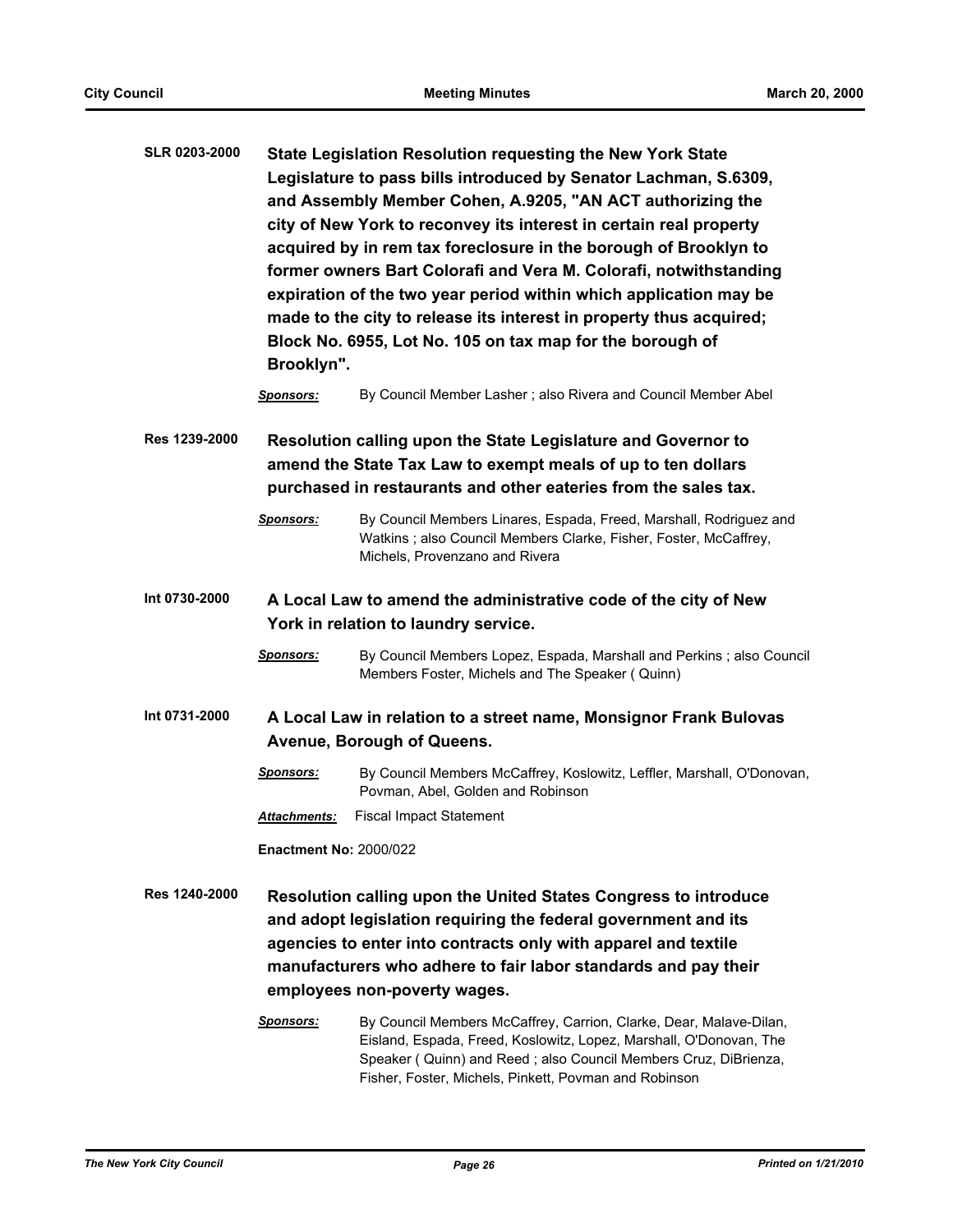| Res 1241-2000        | Resolution calling upon the New York State Senate to pass<br>S.6137-A, which would ban the sale of gasoline containing the<br>additive methyl tertiary butyl ether (MTBE), and Governor George E.<br>Pataki to sign this bill into law.                                                                                                                                                            |                                                                                                                                                                                                                                                                                                                                                                                                                                                                                       |  |
|----------------------|----------------------------------------------------------------------------------------------------------------------------------------------------------------------------------------------------------------------------------------------------------------------------------------------------------------------------------------------------------------------------------------------------|---------------------------------------------------------------------------------------------------------------------------------------------------------------------------------------------------------------------------------------------------------------------------------------------------------------------------------------------------------------------------------------------------------------------------------------------------------------------------------------|--|
|                      | <b>Sponsors:</b>                                                                                                                                                                                                                                                                                                                                                                                   | By Council Members Michels, Spigner, Sabini, Carrion, Malave-Dilan,<br>Freed, Linares, Lopez, The Speaker ( Quinn) and Rodriguez; also Council<br>Members Cruz, Fisher, Harrison, Koslowitz, Leffler, Nelson, Pinkett,<br>Robinson and Wooten                                                                                                                                                                                                                                         |  |
| <b>SLR 0204-2000</b> | State Legislation Resolution requesting the New York State<br>Legislature to pass bills introduced by Senator Marchi, S.6663, and<br>Assembly Members Connelly, Clark, et al, A.9397, "AN ACT to<br>amend the vehicle and traffic law, in relation to fines for parking<br>violations occurring on school grounds".                                                                                |                                                                                                                                                                                                                                                                                                                                                                                                                                                                                       |  |
|                      | <b>Sponsors:</b>                                                                                                                                                                                                                                                                                                                                                                                   | By Council Members Oddo, Freed, Abel, Fiala, Golden and O'Donovan;<br>also Council Member Harrison                                                                                                                                                                                                                                                                                                                                                                                    |  |
| <b>SLR 0205-2000</b> | State Legislation Resolution requesting the New York State<br>Legislature to pass bills introduced by Senator LaValle, S.5172, and<br>Assembly Member Vitaliano, A.9625, "AN ACT to amend the<br>administrative code of the city of New York, in relation to health<br>insurance coverage for surviving spouses of members of the fire<br>department who are enrolled in a health insurance plan". |                                                                                                                                                                                                                                                                                                                                                                                                                                                                                       |  |
|                      | <b>Sponsors:</b>                                                                                                                                                                                                                                                                                                                                                                                   | By Council Members O'Donovan, Fiala and Golden; also Council<br>Members Harrison, Michels and Pinkett                                                                                                                                                                                                                                                                                                                                                                                 |  |
| <b>Res 1242-2000</b> |                                                                                                                                                                                                                                                                                                                                                                                                    | Resolution calling on the New York State Senate and the New York<br>State Assembly to enact legislation that will designate March 10th<br>of each year to be known as Harriet Tubman Day.                                                                                                                                                                                                                                                                                             |  |
|                      | Sponsors:                                                                                                                                                                                                                                                                                                                                                                                          | By Council Members Perkins, Spigner, Robinson, Reed, Clarke, Nelson,<br>Eisland, Lopez, Marshall, Freed, Malave-Dilan, Robles, Eldridge, Carrion,<br>DiBrienza, Michels, Espada, Linares, The Speaker (Quinn), Rodriguez,<br>Warden, Watkins and Wooten; also Council Members Fisher, Foster,<br>Harrison and Pinkett                                                                                                                                                                 |  |
|                      | Affirmative, 49 -<br>Excused, $2 -$                                                                                                                                                                                                                                                                                                                                                                | Speaker Vallone, Abel, Berman, Boyland, Carrion, Clarke, Cruz, Dear,<br>DiBrienza, Eisland, Eldridge, Espada, Speaker Fiala, Fisher, Foster, Freed,<br>Golden, Harrison, Koslowitz, Lasher, Leffler, Linares, Lopez, Marshall,<br>Malave-Dilan, McCaffrey, Michels, Miller, Moskowitz, Nelson, Oddo,<br>O'Donovan, Perkins, Pinkett, Povman, Provenzano, Quinn, Reed, Speaker<br>Rivera, Robinson, Robles, Rodriguez, Sabini, Spigner, Warden, Watkins,<br>White, Wooten and Ognibene |  |

Henry and Stabile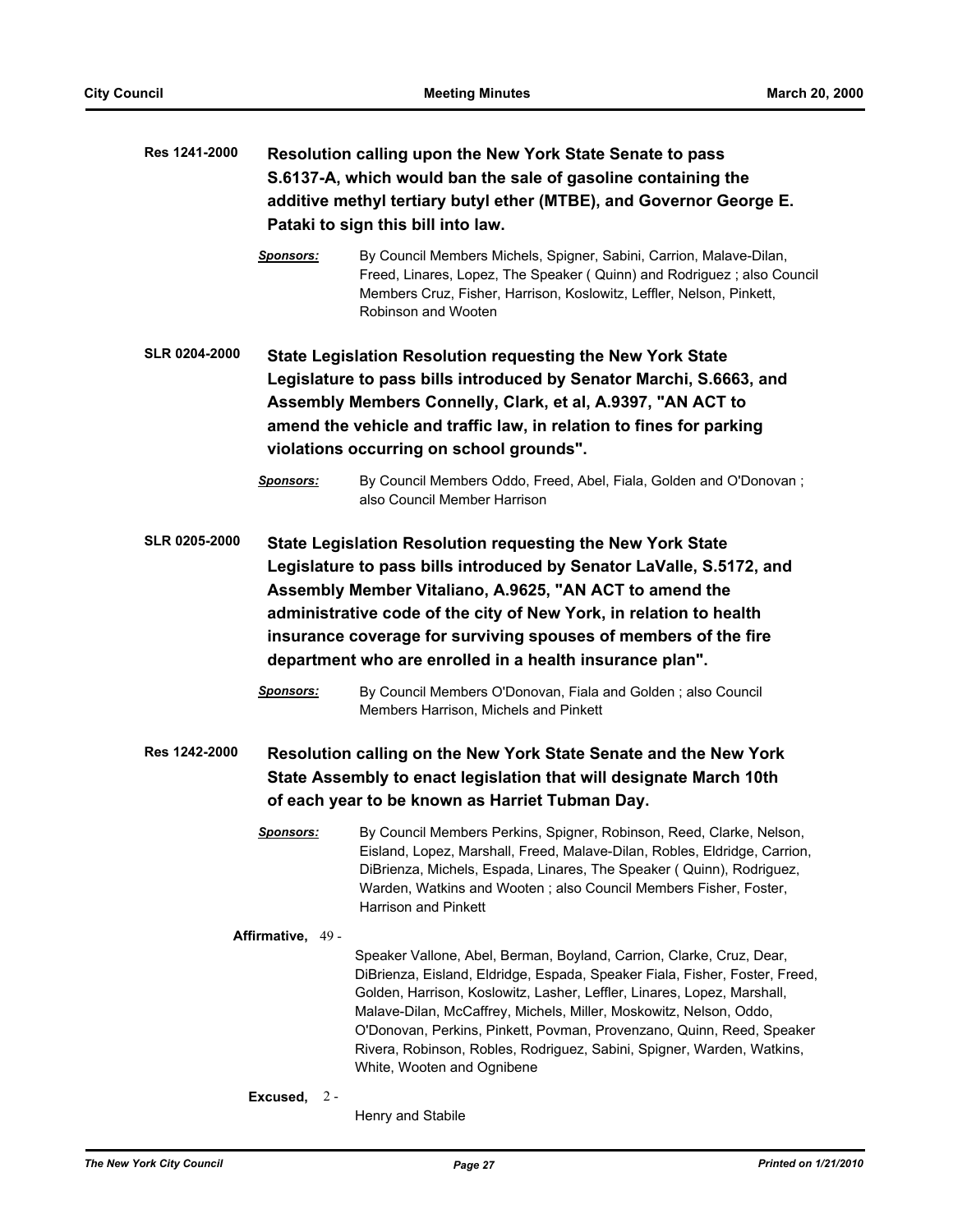| Int 0732-2000        | A Local Law to amend the administrative code of the city of New<br>York, in relation to establishing a comprehensive policy for city                                                                                                                                                                                                                                                                                                                                                                                                          |                                                                                                                                                                                                                                                                                                                                                                                                                                                                            |  |
|----------------------|-----------------------------------------------------------------------------------------------------------------------------------------------------------------------------------------------------------------------------------------------------------------------------------------------------------------------------------------------------------------------------------------------------------------------------------------------------------------------------------------------------------------------------------------------|----------------------------------------------------------------------------------------------------------------------------------------------------------------------------------------------------------------------------------------------------------------------------------------------------------------------------------------------------------------------------------------------------------------------------------------------------------------------------|--|
|                      | employees regarding domestic violence and the workplace.                                                                                                                                                                                                                                                                                                                                                                                                                                                                                      |                                                                                                                                                                                                                                                                                                                                                                                                                                                                            |  |
|                      | <b>Sponsors:</b>                                                                                                                                                                                                                                                                                                                                                                                                                                                                                                                              | By The Public Advocate (Public Advocate Green) and Council Members<br>DiBrienza, Eldridge, The Speaker (Quinn), Malave-Dilan, Eisland, Espada,<br>Freed, Linares, Lopez, Perkins, Reed and Watkins; also Council<br>Members Clarke, Cruz, Foster, Koslowitz, Leffler, Michels, The Speaker<br>(Speaker Miller), Robinson, Sabini and Wooten                                                                                                                                |  |
| <b>SLR 0206-2000</b> | State Legislation Resolution requesting the New York State<br>Legislature to pass bills introduced by Senators Maltese and<br>Hannon, S.769-A, and Assembly Member Seminerio, A.1275-A, "AN<br>ACT to amend the retirement and social security law, in relation to<br>disability retirement of certain New York city correction members".                                                                                                                                                                                                     |                                                                                                                                                                                                                                                                                                                                                                                                                                                                            |  |
|                      | <b>Sponsors:</b>                                                                                                                                                                                                                                                                                                                                                                                                                                                                                                                              | By Rivera, Council Members Lopez and Golden; also Council Members<br>Cruz, Michels, Pinkett and Robinson                                                                                                                                                                                                                                                                                                                                                                   |  |
| <b>SLR 0207-2000</b> | State Legislation Resolution requesting the New York State<br>Legislature to pass bills introduced by Senators Maltese and<br>Hannon, S.771-A, and Assembly Member Seminerio, A.1270-A, "AN<br>ACT to amend the retirement and social security law and the<br>administrative code of the city of New York, in relation to permitting<br>certain New York city correction members to borrow from their<br>accumulated member contributions and to repeal certain<br>provisions of the retirement and social security law relating<br>thereto". |                                                                                                                                                                                                                                                                                                                                                                                                                                                                            |  |
|                      | Sponsors:                                                                                                                                                                                                                                                                                                                                                                                                                                                                                                                                     | By Rivera, Council Members Lopez and Golden; also Council Members<br>Cruz, Michels, Pinkett and Rodriguez                                                                                                                                                                                                                                                                                                                                                                  |  |
| <b>SLR 0208-2000</b> | Sponsors:                                                                                                                                                                                                                                                                                                                                                                                                                                                                                                                                     | <b>State Legislation Resolution requesting the New York State</b><br>Legislature to pass bills introduced by Senators Maltese and<br>Hannon, S.764-A, and Assembly Member Seminerio, A.1271-A, "AN<br>ACT to amend the retirement and social security law, in relation to<br>employee contributions to the twenty year improved benefit<br>retirement programs for New York city correction members".<br>By Rivera, Council Members Lopez and Golden; also Council Members |  |
|                      |                                                                                                                                                                                                                                                                                                                                                                                                                                                                                                                                               | Cruz, Pinkett and Robinson                                                                                                                                                                                                                                                                                                                                                                                                                                                 |  |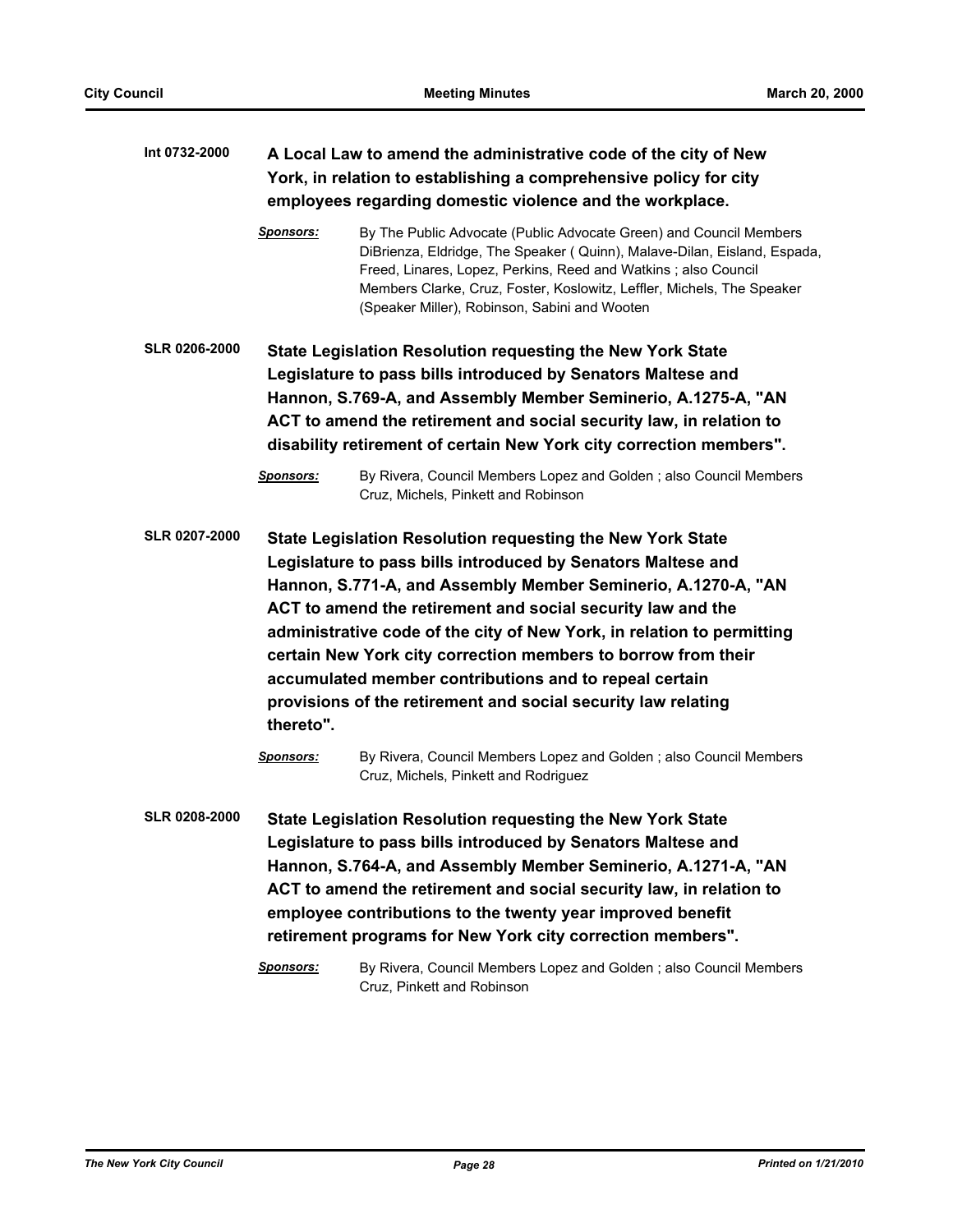| SLR 0209-2000        | State Legislation Resolution requesting the New York State<br>Legislature to pass bills introduced by Senators Maltese and<br>Hannon, S.765-A, and Assembly Member Seminerio, A.1272-A, "AN<br>ACT to amend the administrative code of the city of New York, in<br>relation to the retirement benefits payable to certain members of the<br>New York city employees' retirement system". |                                                                                                                                                                                                                                                                                                                                            |  |
|----------------------|------------------------------------------------------------------------------------------------------------------------------------------------------------------------------------------------------------------------------------------------------------------------------------------------------------------------------------------------------------------------------------------|--------------------------------------------------------------------------------------------------------------------------------------------------------------------------------------------------------------------------------------------------------------------------------------------------------------------------------------------|--|
|                      | Sponsors:                                                                                                                                                                                                                                                                                                                                                                                | By Rivera and Council Member Lopez ; also Council Members Cruz and<br>Robinson                                                                                                                                                                                                                                                             |  |
| <b>SLR 0210-2000</b> | <b>State Legislation Resolution requesting the New York State</b><br>Legislature to pass bills introduced by Senator Maltese, S.766-A,<br>and Assembly Member Seminerio, A.1273-A, "AN ACT to amend the<br>retirement and social security law, in relation to the return of<br>member contributions".                                                                                    |                                                                                                                                                                                                                                                                                                                                            |  |
|                      | <u>Sponsors:</u>                                                                                                                                                                                                                                                                                                                                                                         | By Rivera and Council Member Lopez ; also Council Members Cruz and<br>Robinson                                                                                                                                                                                                                                                             |  |
| <b>SLR 0211-2000</b> | State Legislation Resolution requesting the New York State<br>Legislature to pass bills introduced by Senator Maltese, S.894-A,<br>and Assembly Member Seminerio, A.1375-A, "AN ACT to amend the<br>administrative code of the city of New York, in relation to the<br>composition of the board of trustees of the New York city<br>employees' retirement system".                       |                                                                                                                                                                                                                                                                                                                                            |  |
|                      | Sponsors:                                                                                                                                                                                                                                                                                                                                                                                | By Rivera and Council Member Lopez ; also Council Member Cruz                                                                                                                                                                                                                                                                              |  |
| <b>SLR 0212-2000</b> | system".                                                                                                                                                                                                                                                                                                                                                                                 | State Legislation Resolution requesting the New York State<br>Legislature to pass bills introduced by Senator Maltese, S.895-A,<br>and Assembly Member Seminerio, A.1374-A, "AN ACT to amend the<br>retirement and social security law, in relation to service credit for<br>correction members of the New York city employees' retirement |  |

*Sponsors:* By Rivera, Council Members Lopez and Golden ; also Council Member Pinkett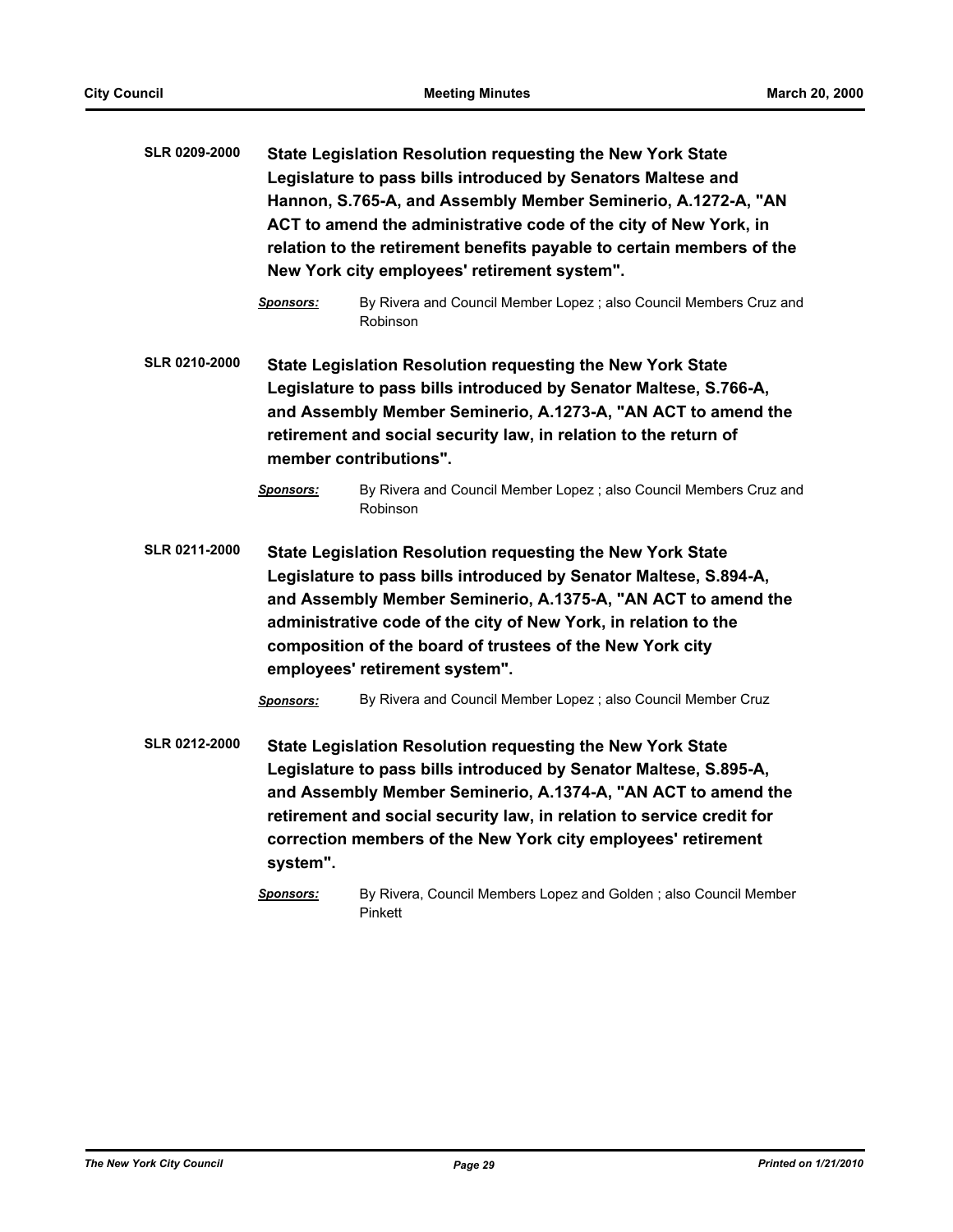**SLR 0213-2000 State Legislation Resolution requesting the New York State Legislature to pass bills introduced by Senators Seabrook and Sampson, S.2860-B, and Assembly Member Davis, A.5129-B, "AN ACT to authorize James M. James to transfer retirement service credit from the New York state and local employees' retirement system to the New York city employees' retirement system".**

> *Sponsors:* By Rivera and Council Member Lopez *Attachments:* Fiscal Impact Statement

**SLR 0214-2000 State Legislation Resolution requesting the New York State Legislature to pass bills introduced by Senator Velella, S.1284-A, and Assembly Member Lentol, A.1971-A, "AN ACT to amend the administrative code of the city of New York and the general municipal law, in relation to pensions paid to certain uniformed employees of the city of New York".**

*Sponsors:* By Rivera and Council Member Lopez ; also Council Member Robinson

**SLR 0215-2000 State Legislation Resolution requesting the New York State Legislature to pass bills introduced by Senators Maltese, Leibell, Marcellino, Morahan, Padavan, Spano, Trunzo, Velella, S.6737, and Assembly Members Vitaliano, D. Butler, Carrozza, et al, A.9686, "AN ACT to amend the administrative code of the city of New York, in relation to the establishment of a twenty-five year retirement program for members of the New York city employees' retirement system employed as emergency medical technicians and advanced medical technicians (paramedics); and to amend the retirement and social security law, in relation to the establishment of twenty-five year retirement programs for such members who are subject to articles 11 and 15 of such law".**

> *Sponsors:* By Rivera, Council Members O'Donovan and Lopez ; also Council Members Pinkett and Provenzano *Attachments:* Fiscal Impact Statement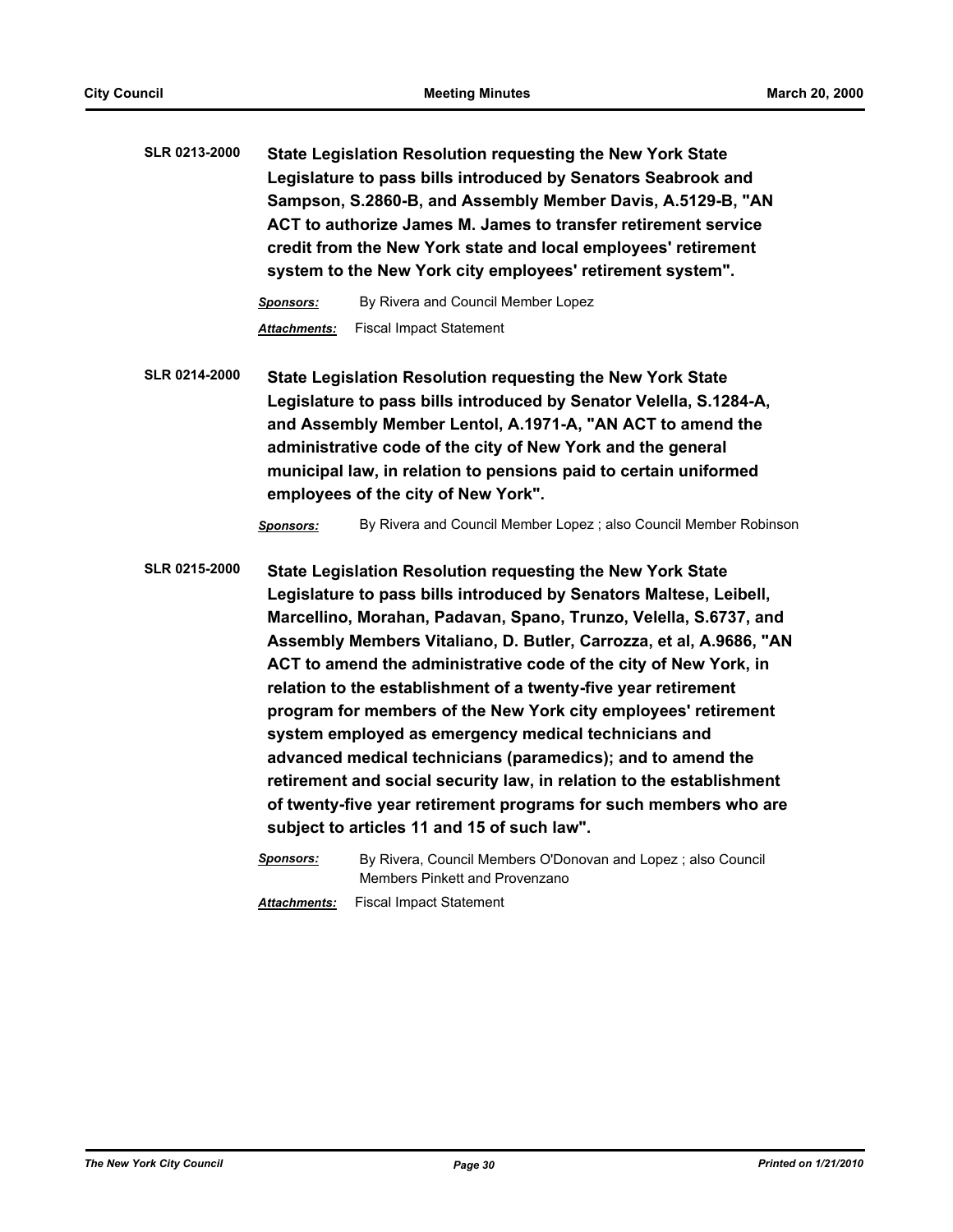| State Legislation Resolution requesting the New York State         |
|--------------------------------------------------------------------|
| Legislature to pass bills introduced by Senators Maltese, Leibell, |
| Marcellino, Padavan, Spano, Trunzo and Velella, S.6694, and        |
| Assembly Members Vitaliano, Aubry, Carrozza, McLaughlin, Nolan,    |
| Pheffer and Ramirez, et al, A.9646, "AN ACT to amend the           |
| administrative code of the city of New York, in relation to the    |
| establishment of a twenty-five year retirement program for         |
| members of the New York city employees' retirement system          |
| employed as fire alarm dispatchers; and to amend the retirement    |
| and social security law, in relation to the establishment of       |
| twenty-five year retirement programs for such members who are      |
| subject to articles 11 and 15 of such law".                        |
|                                                                    |

*Sponsors:* By Rivera, Council Members O'Donovan and Lopez *Attachments:* Fiscal Impact Satement

**SLR 0217-2000 State Legislation Resolution requesting the New York State Legislature to pass bills introduced by Senator Goodman, S.5760-A, and Assembly Member Vitaliano, A.6742-A, "AN ACT to amend the administrative code of the city of New York and the retirement and social security law, in relation to the distribution of accidental death benefits".**

> *Sponsors:* By Rivera, Council Members O'Donovan and Stabile ; also Council Members Harrison, Lasher, Pinkett, Marshall and Golden

**Res 1243-2000 Resolution calling upon the United States government to accelerate and increase its aid and support for the international relief effort underway in the flood ravaged country of Mozambique.**

> *Sponsors:* By Council Members Robinson, Clarke, Lopez, Marshall and Abel ; also Council Members McCaffrey, Michels, O'Donovan, The Speaker ( Quinn), Rivera, Watkins and Wooten

# **Affirmative,** 49 -

Speaker Vallone, Abel, Berman, Boyland, Carrion, Clarke, Cruz, Dear, DiBrienza, Eisland, Eldridge, Espada, Speaker Fiala, Fisher, Foster, Freed, Golden, Harrison, Koslowitz, Lasher, Leffler, Linares, Lopez, Marshall, Malave-Dilan, McCaffrey, Michels, Miller, Moskowitz, Nelson, Oddo, O'Donovan, Perkins, Pinkett, Povman, Provenzano, Quinn, Reed, Speaker Rivera, Robinson, Robles, Rodriguez, Sabini, Spigner, Warden, Watkins, White, Wooten and Ognibene

#### **Excused,** 2 -

Henry and Stabile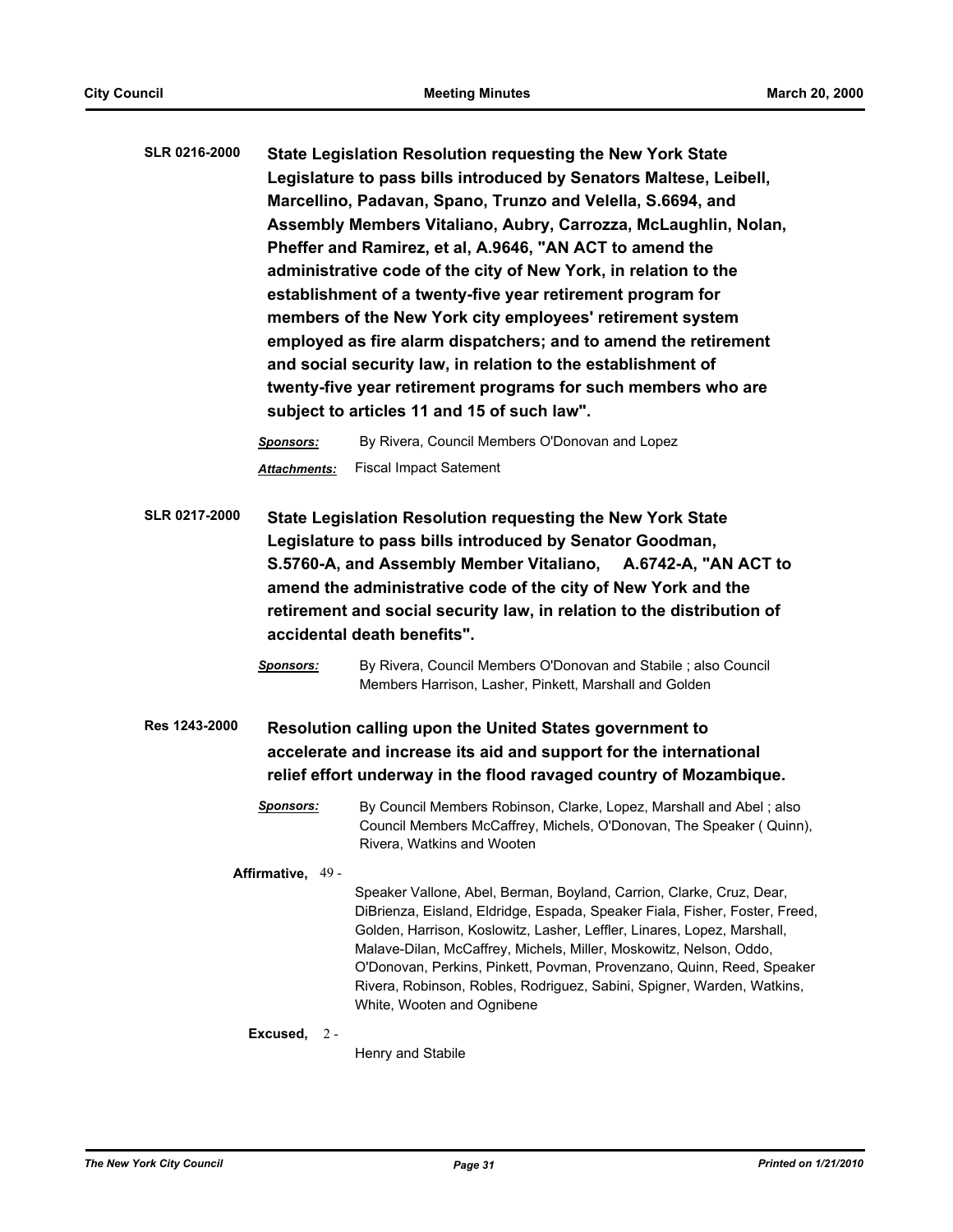| Res 1244-2000        | Resolution calling for the establishment of a sister-city relationship<br>between New York City and Vieques, Puerto Rico.                                                                                                                                                                                                                                                                                                                                                                                                                                                                |                                                                                                                                                                                                                                                         |  |
|----------------------|------------------------------------------------------------------------------------------------------------------------------------------------------------------------------------------------------------------------------------------------------------------------------------------------------------------------------------------------------------------------------------------------------------------------------------------------------------------------------------------------------------------------------------------------------------------------------------------|---------------------------------------------------------------------------------------------------------------------------------------------------------------------------------------------------------------------------------------------------------|--|
|                      | <b>Sponsors:</b>                                                                                                                                                                                                                                                                                                                                                                                                                                                                                                                                                                         | By Council Members Robles, Rivera, Lopez, Carrion, Eisland, Espada,<br>Linares, Marshall, Perkins, Reed, Rodriguez, Golden, Ognibene and<br>Provenzano; also Council Members DiBrienza, McCaffrey, Michels, The<br>Speaker (Quinn), Robinson and Sabini |  |
|                      | Attachments:                                                                                                                                                                                                                                                                                                                                                                                                                                                                                                                                                                             | Committee Report                                                                                                                                                                                                                                        |  |
| Res 1245-2000        |                                                                                                                                                                                                                                                                                                                                                                                                                                                                                                                                                                                          | Resolution calling upon the Board of Education to post a copy of<br>the Bill of Rights in every public school classroom.                                                                                                                                |  |
|                      | Sponsors:                                                                                                                                                                                                                                                                                                                                                                                                                                                                                                                                                                                | By Council Members Rodriguez, Carrion, Espada, Linares, Lopez,<br>Marshall, Reed, Fiala and Golden; also Council Members Eisland,<br>McCaffrey, O'Donovan, The Speaker (Quinn), Rivera, Robinson and<br>Ognibene                                        |  |
|                      | Attachments:                                                                                                                                                                                                                                                                                                                                                                                                                                                                                                                                                                             | <b>Cover Sheet</b>                                                                                                                                                                                                                                      |  |
| Res 1246-2000        | Resolution calling upon the members of the New York State<br>Legislature to enact Senate Bill No. 2191A, introduced by Senator<br>Serphin Maltese, which would clarify the definition of physical<br>injury and serious physical injury under the Penal Law.                                                                                                                                                                                                                                                                                                                             |                                                                                                                                                                                                                                                         |  |
|                      | <b>Sponsors:</b>                                                                                                                                                                                                                                                                                                                                                                                                                                                                                                                                                                         | By Council Member Stabile ; also Council Members Wooten and Ognibene                                                                                                                                                                                    |  |
| <b>SLR 0218-2000</b> | State Legislation Resolution requesting the New York State<br>Legislature to pass a bill introduced by Assembly Member<br>Rhodd-Cummings, A.9424, "AN ACT authorizing the city of New<br>York to reconvey its interest in certain real property acquired by in<br>rem tax foreclosure in the borough of Queens to former owner<br>Bernadette C. Ernst, notwithstanding expiration of the two year<br>period within which application may be made to the city to release<br>its interest in property thus acquired; Block No. 11820, Lot No. 38<br>on tax map for the borough of Queens". |                                                                                                                                                                                                                                                         |  |
|                      | <b>Sponsors:</b>                                                                                                                                                                                                                                                                                                                                                                                                                                                                                                                                                                         | By Council Member Stabile ; also Council Member Abel                                                                                                                                                                                                    |  |
| LU 0692-2000         | Application no. 20005269 HAX, an Urban Development Action Area<br>Project know as Boston Road North, located in Community Board<br>3, Council District no. 16, Borough of the Bronx. This matter is<br>subject to Council review and action pursuant to Article 16 of the<br>New York General Municipal Law, at the request of the New York<br>City Department of Housing Preservation and Development, and<br>pursuant to §696 of the General Municipal Law for a real property<br>tax exemption.                                                                                       |                                                                                                                                                                                                                                                         |  |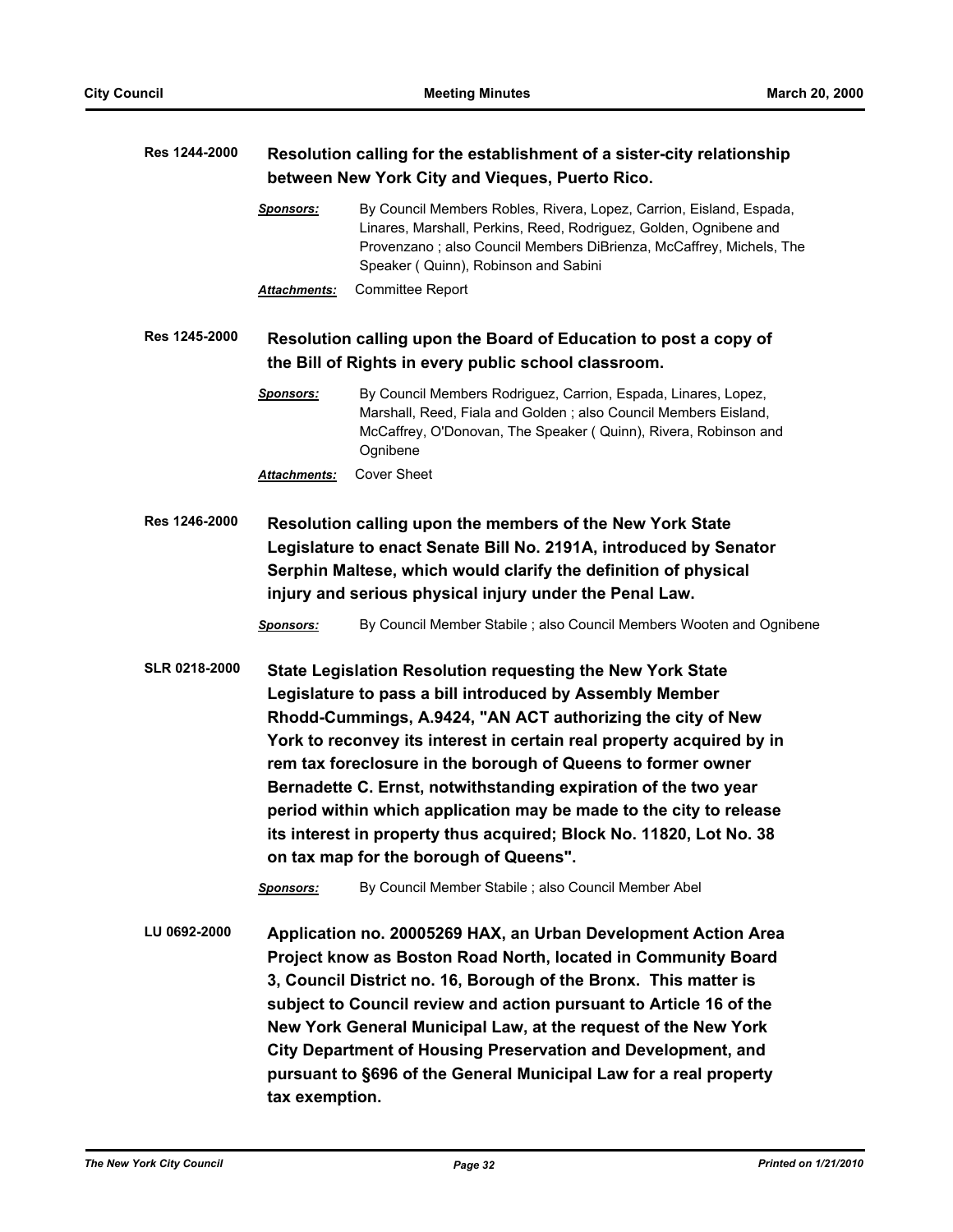*Sponsors:* By Council Member Eisland

**LU 0693-2000 Application no.20005270 HAX, an Urban Development Action Area Project known as St. Ann's Phase I, located in Community Board 1, Council District no. 17, Borough of the Bronx. This matter is subject to Council review and action pursuant to Article 16 of the New York General Municipal Law, at the request of the New York City Department of Housing Preservation and Development, and pursuant to §696 of the General Municipal Law for a real property tax exemption.**

*Sponsors:* By Council Member Eisland

**LU 0694-2000 Application no. 20005271 HAK, an Urban Development Action Area Project, located at 201A Halsey Street, Council District no. 36, Borough of Brooklyn. This matter is subject to Council review and action pursuant to Article 16 of the New York General Municipal Law, at the request of the New York City Department of Housing Preservation and Development, and pursuant to §696 of the General Municipal Law for a real property tax exemption.**

*Sponsors:* By Council Member Eisland

**LU 0695-2000 Application no. 20005272 HAK, an Urban Development Action Area Project, located in Community Board 3, Council Districts no. 36 and 41, Borough of Brooklyn. This matter is subject to Council review and action pursuant to Article 16 of the New York General Municipal Law, at the request of the New York City Department of Housing Preservation and Development.**

*Sponsors:* By Council Member Eisland

**LU 0696-2000 Application no. 20005273 HAM, an Urban Development Action Area Project, located at 14 East 125th Street, Council District no. 9, Borough of Manhattan. This matter is subject to Council review and action pursuant to Article 16 of the New York General Municipal Law, at the request of the New York City Department of Housing Preservation and Development.**

*Sponsors:* By Council Members Eisland and Linares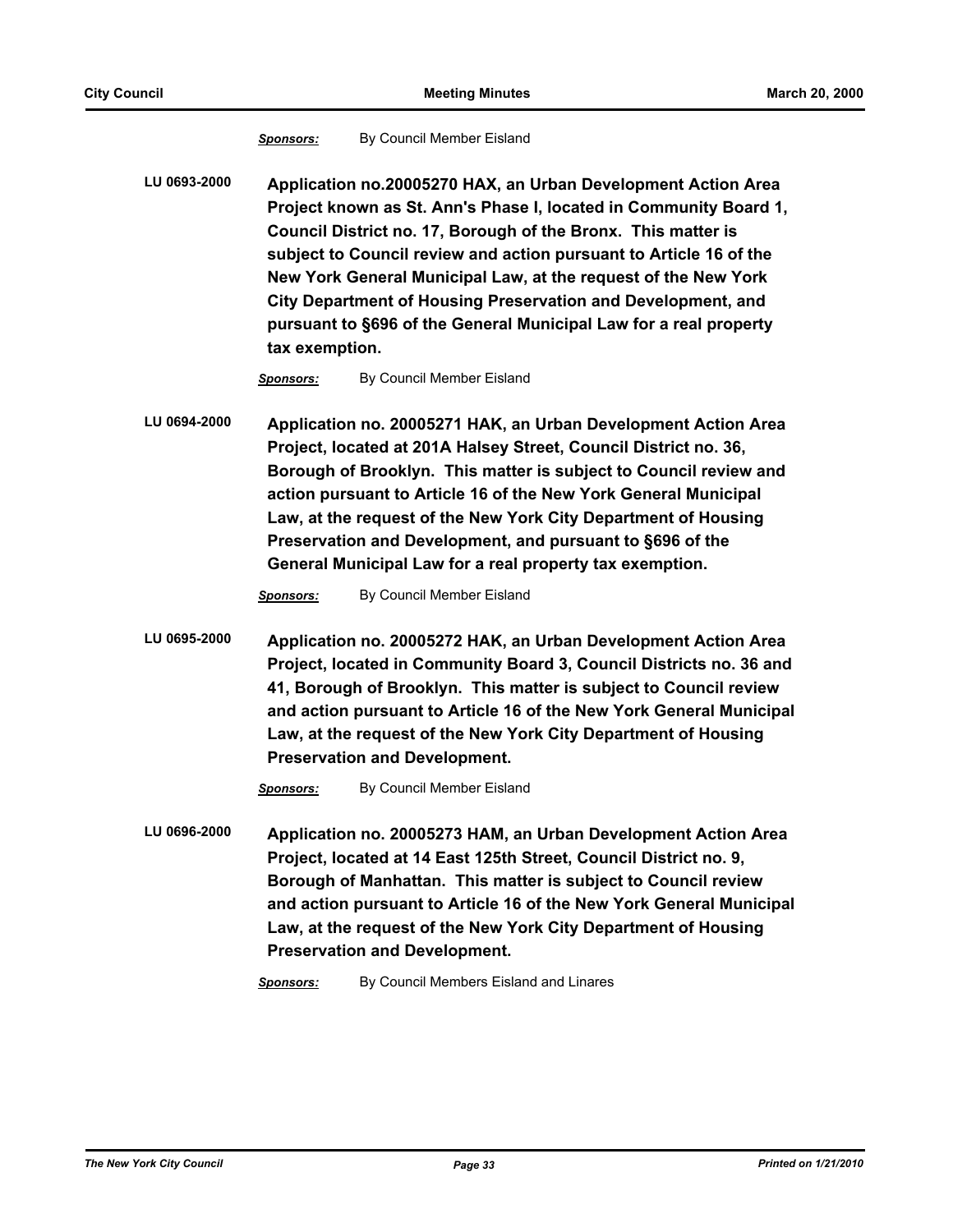**LU 0697-2000 Application no. 20005274 HAM, an Urban Development Action Area Project, located at 3281 and 3283 Broadway, Council District no. 7, Borough of Manhattan. This matter is subject to Council review and action pursuant to Article 16 of the New York General Municipal Law, at the request of the New York City Department of Housing Preservation and Development.**

*Sponsors:* By Council Members Eisland and Linares

**LU 0698-2000 Application no. 20005275 HAM, an Urban Development Action Area Project, located at 610 West 140th Street, Council District no. 7, Borough of Manhattan. This matter is subject to Council review and action pursuant to Article 16 of the New York General Municipal Law, at the request of the New York City Department of Housing Preservation and Development, and pursuant to §696 of the General Municipal Law for a real property tax exemption.**

*Sponsors:* By Council Member Eisland

**LU 0699-2000 Application no. 20005276 HAK, an Urban Development Action Area Project known as Prospect Heights, located in Community Board 8, Council District no. 35, Borough of Brooklyn. This matter is subject to Council review and action pursuant to Article 16 of the New York General Municipal Law, at the request of the New York City Department of Housing Preservation and Development, and pursuant to §696 of the General Municipal Law for a real property tax exemption.**

*Sponsors:* By Council Member Eisland

**LU 0700-2000 Application no. 20005277 HAK, an Urban Development Action Area Project known as Bushwick West Phase 1, located in Community Board 4, Council District no. 34, Borough of Brooklyn. This matter is subject to Council review and action pursuant to Article 16 of the New York General Municipal Law, at the request of the New York City Department of Housing Preservation and Development, and pursuant to §696 of the General Municipal Law for a real property tax exemption.**

*Sponsors:* By Council Member Eisland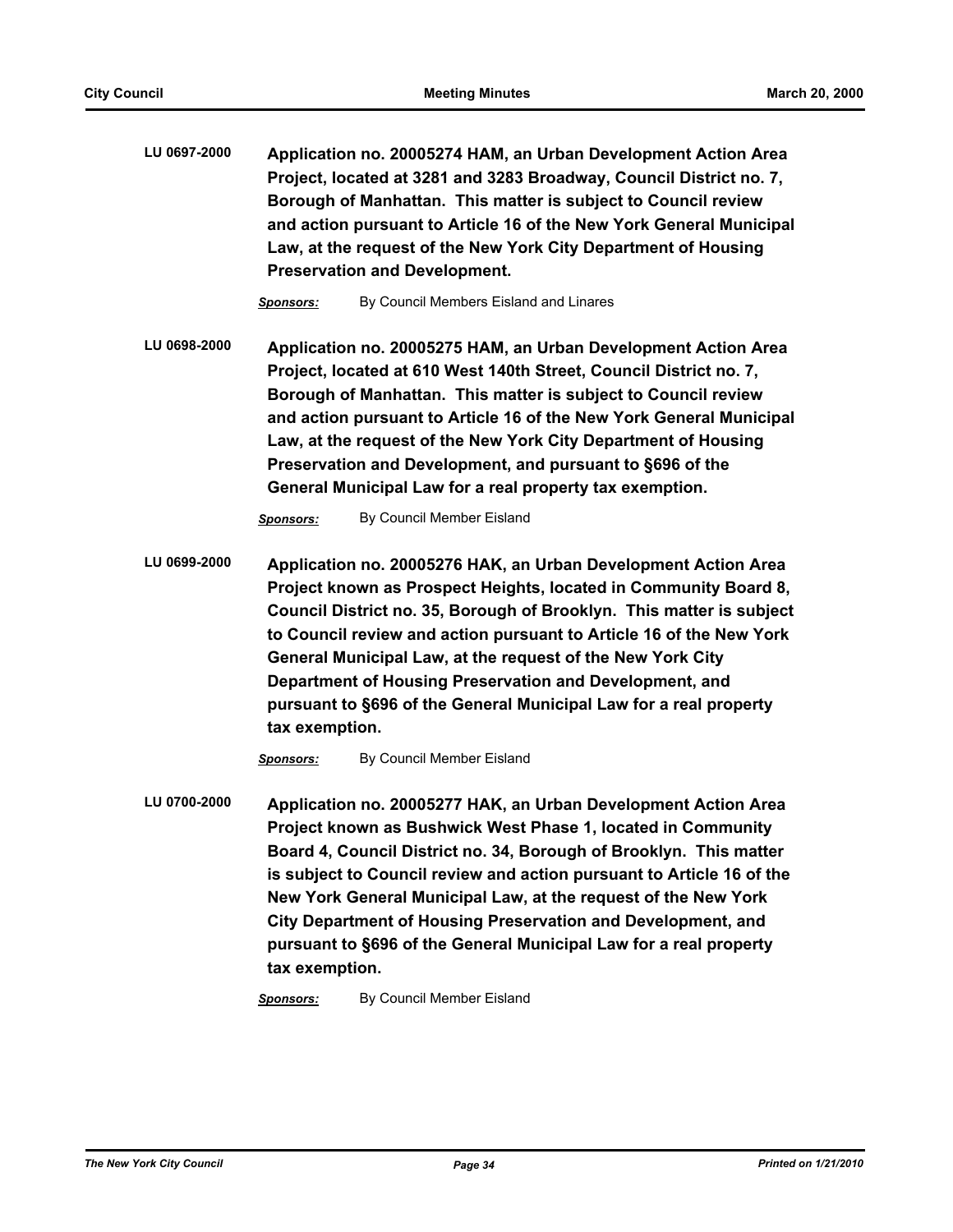**LU 0701-2000 Uniform land use review procedure, application no. C 000065 MMK, pursuant to §197-c and §197-d of the New York City Charter, changes to the City Map, Borough of Brooklyn, Council District no. 47. This application is subject to Council review and action only if appealed to the Council pursuant to §197-d(b)(2) of the Charter or called up by vote of the Council pursuant to §197-d(b)(3) of the Charter and §11.20 of the Rules of the Council.**

*Sponsors:* By Council Member Eisland

**LU 0702-2000 Uniform land use review procedure, application no. C 000098 MCK, pursuant to §197-c and §197-d of the New York City Charter, a major concession for a baseball stadium and related facilities, Borough of Brooklyn, Council District no. 47. This application is subject to Council review and action only if appealed to the Council pursuant to §197-d(b)(2) of the Charter or called up by vote of the Council pursuant to §197-d(b)(3) of the Charter and §11.20 of the Rules of the Council.**

**Sponsors:** By Council Member Eisland

**LU 0703-2000 Uniform land use review procedure application no. C 990288 PPK, pursuant to §197-c and §197-d of the New York City Charter concerning the disposition of twenty-three (23) city-owned properties, located in Community Board 4, Borough of Brooklyn, in Council Districts no. 34 and 37. This application is subject to review and action by the Land Use Committee only if appealed to the Council pursuant to §197-d(b)(2) of the Charter or called up by vote of the Council pursuant to §197-d(b)(3) of the Charter.**

*Sponsors:* By Council Member Eisland

**LU 0704-2000 Uniform land use review procedure application no. C 000037 PPK, pursuant to §197-c and §197-d of the New York City Charter concerning the disposition of seventy-five (75) city-owned properties, located in Community Board 5, Borough of Brooklyn, in Council Districts no. 37 and 47. This application is subject to review and action by the Land Use Committee only if appealed to the Council pursuant to §197-d(b)(2) of the Charter or called up by vote of the Council pursuant to §197-d(b)(3) of the Charter.**

*Sponsors:* By Council Member Eisland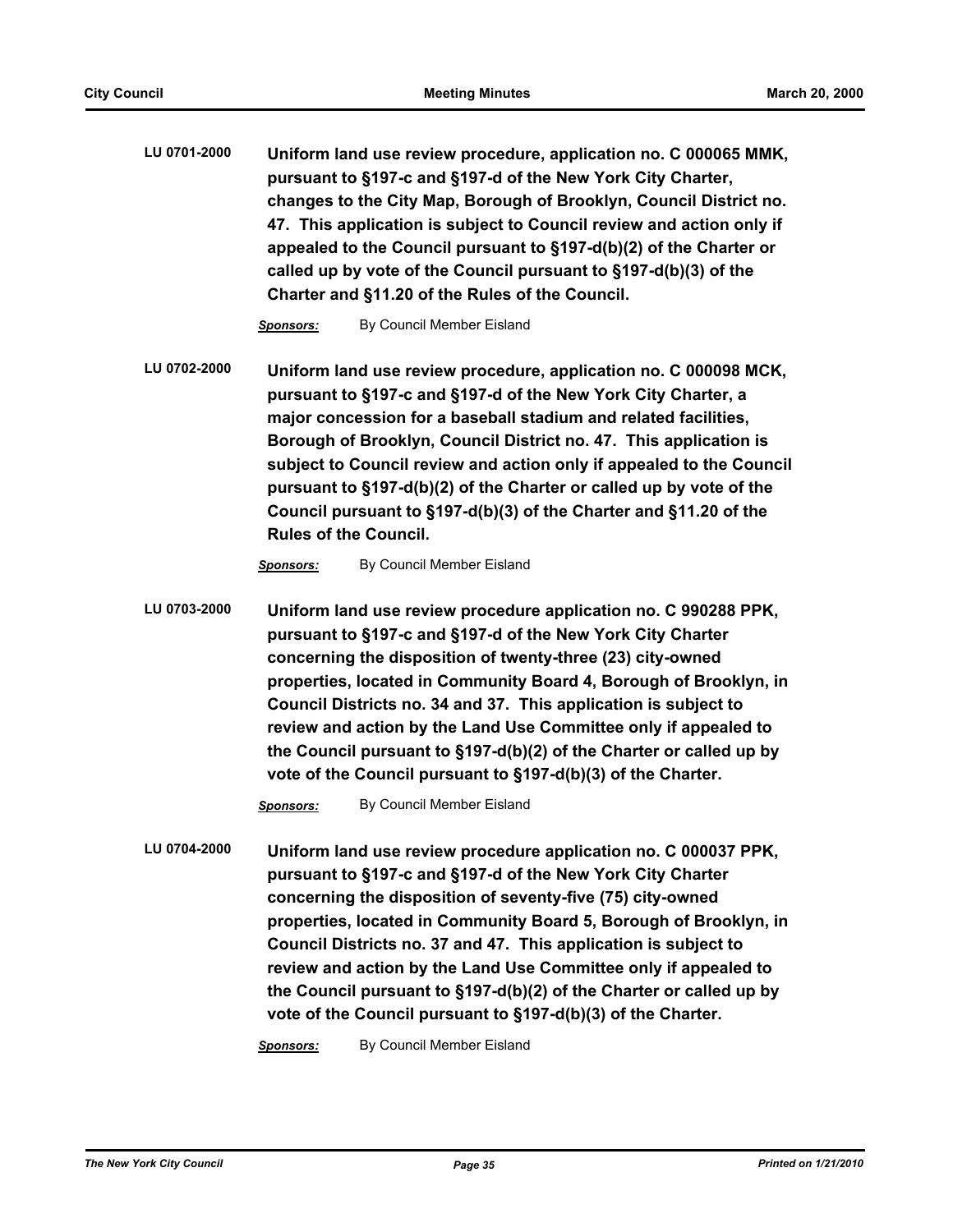| LU 0705-2000 | Uniform Land Use Review Procedure application no. 20000354<br>ZMM, pursuant to §197-c and §197-d of the New York City Charter,<br>concerning changes to the zoning map, Borough of Manhattan,<br><b>Council District no. 6.</b>                                                                                                                                |                                                                                                                                                                                                                                                                                                                                                          |  |
|--------------|----------------------------------------------------------------------------------------------------------------------------------------------------------------------------------------------------------------------------------------------------------------------------------------------------------------------------------------------------------------|----------------------------------------------------------------------------------------------------------------------------------------------------------------------------------------------------------------------------------------------------------------------------------------------------------------------------------------------------------|--|
|              | <b>Sponsors:</b>                                                                                                                                                                                                                                                                                                                                               | By Council Member Eisland                                                                                                                                                                                                                                                                                                                                |  |
| LU 0706-2000 | Landmarks Preservation Commission designation no. DL - 311, LP<br>-2053, pursuant to §3020 of the New York City Charter, concerning<br>the designation of the St. George's Espiscopal Church, located at<br>38-02 Main Street (aka 135-33 39th Avenue) Flushing, Borough of<br>Queens, Council District no. 7, as a landmark. (Non-ULURP no.<br>20005238 HKQ). |                                                                                                                                                                                                                                                                                                                                                          |  |
|              | <b>Sponsors:</b>                                                                                                                                                                                                                                                                                                                                               | By Council Member Eisland                                                                                                                                                                                                                                                                                                                                |  |
| LU 0707-2000 | Uniform Land Use Review Procedure application no. 19990418<br>ZMM, pursuant to §197-c and §197-d of the New York City Charter,<br>concerning changes to the zoning map, a M1-5 District to a C6-2<br>District, Borough of Manhattan, Council District no. 3.                                                                                                   |                                                                                                                                                                                                                                                                                                                                                          |  |
|              | <b>Sponsors:</b>                                                                                                                                                                                                                                                                                                                                               | By Council Member Eisland                                                                                                                                                                                                                                                                                                                                |  |
| LU 0708-2000 | Uniform Land Use Review Procedure application no. 20000126<br>ZMM, pursuant to §197-c and §197-d of the New York City Charter,<br>concerning changes to the zoning map, from a C5-3 (Mid) to a C6-6<br>(Mid) classification, Borough of Manhattan, Council District no. 3.                                                                                     |                                                                                                                                                                                                                                                                                                                                                          |  |
|              | <b>Sponsors:</b>                                                                                                                                                                                                                                                                                                                                               | By Council Member Eisland                                                                                                                                                                                                                                                                                                                                |  |
| LU 0709-2000 |                                                                                                                                                                                                                                                                                                                                                                | Landmarks Preservation Commission designation no. DL - 311, LP<br>-2047, pursuant to §3020 of the New York City Charter, concerning<br>the designation of the Williamsbridge Reservoir Keeper's House,<br>located at 3450 Putnam Place, Borough of the Bronx, Council<br>District no. 11, as a landmark. (Non-ULURP no. 20005235 HKX).                   |  |
|              | <b>Sponsors:</b>                                                                                                                                                                                                                                                                                                                                               | By Council Member Eisland                                                                                                                                                                                                                                                                                                                                |  |
| LU 0710-2000 | Sponsors:                                                                                                                                                                                                                                                                                                                                                      | Landmarks Preservation Commission designation no. DL - 311, LP<br>-2048, pursuant to §3020 of the New York City Charter, concerning<br>the designation of the Tremont Baptist Church, located at 324 East<br>Tremont Avenue, Borough of the Bronx, Council District no. 14, as<br>a landmark. (Non-ULURP no. 20005236 HKX).<br>By Council Member Eisland |  |